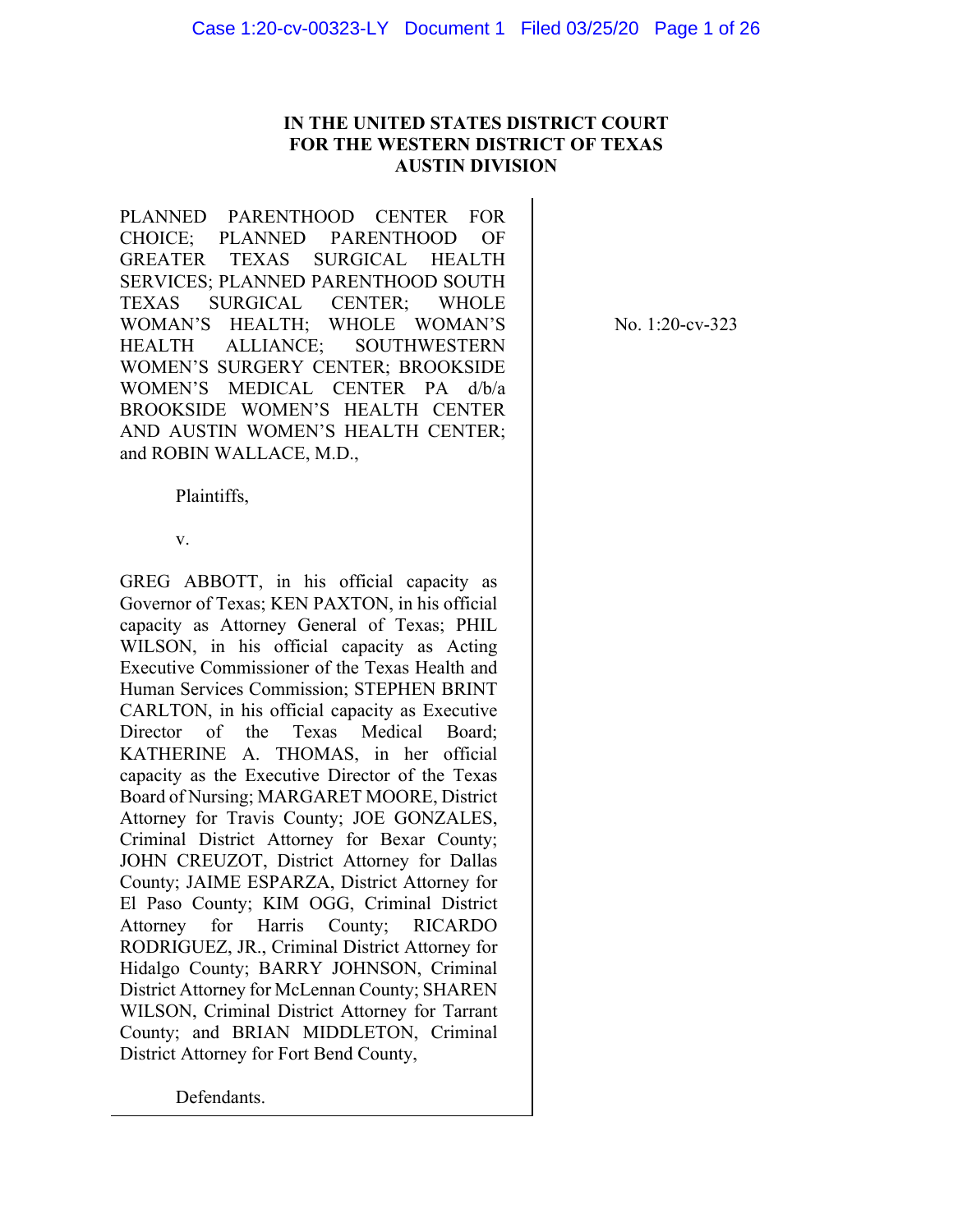#### **COMPLAINT FOR INJUNCTIVE AND DECLARATORY RELIEF**

# **INTRODUCTION**

1. This is a constitutional challenge under 42 U.S.C. § 1983 to an interpretation by the Texas Attorney General of Governor Greg Abbott's March 22, 2020, Executive Order GA 09, "Relating to hospital capacity during the COVID-19 disaster" ("the Executive Order"), as applied to abortion, and to the extent that interpretation is consistent with the Executive Order, a challenge to the order itself. The Texas Attorney General's interpretation is attached as Exhibit A. The Executive Order is attached as Exhibit B. This lawsuit also challenges the Texas Medical Board's emergency amendment to 22 TAC § 187.57 ("Emergency Rule"), which imposes the same requirements as the Executive Order. The Emergency Rule is attached as Exhibit C.

2. Citing the ongoing COVID-19 pandemic and the need to preserve hospital capacity and personal protective equipment ("PPE"), the Executive Order prohibits all surgeries and procedures that—as determined by a patient's physician—are not immediately medically necessary to correct a serious medical condition of, or to preserve the life of, a patient who without immediate receipt of such care would be at risk for serious adverse medical consequences or death. It applies to all licensed health care practitioners and all licensed health care facilities in Texas. The Executive Order directs regulated parties to stop performing all covered services, with the exception of procedures that, if performed using the commonly accepted standard of clinical practice, would not deplete the hospital capacity or the PPE needed to cope with the COVID-19 disaster.

3. The Executive Order took effect the afternoon of March 22, 2020, and will remain in effect until at least April 21, 2020.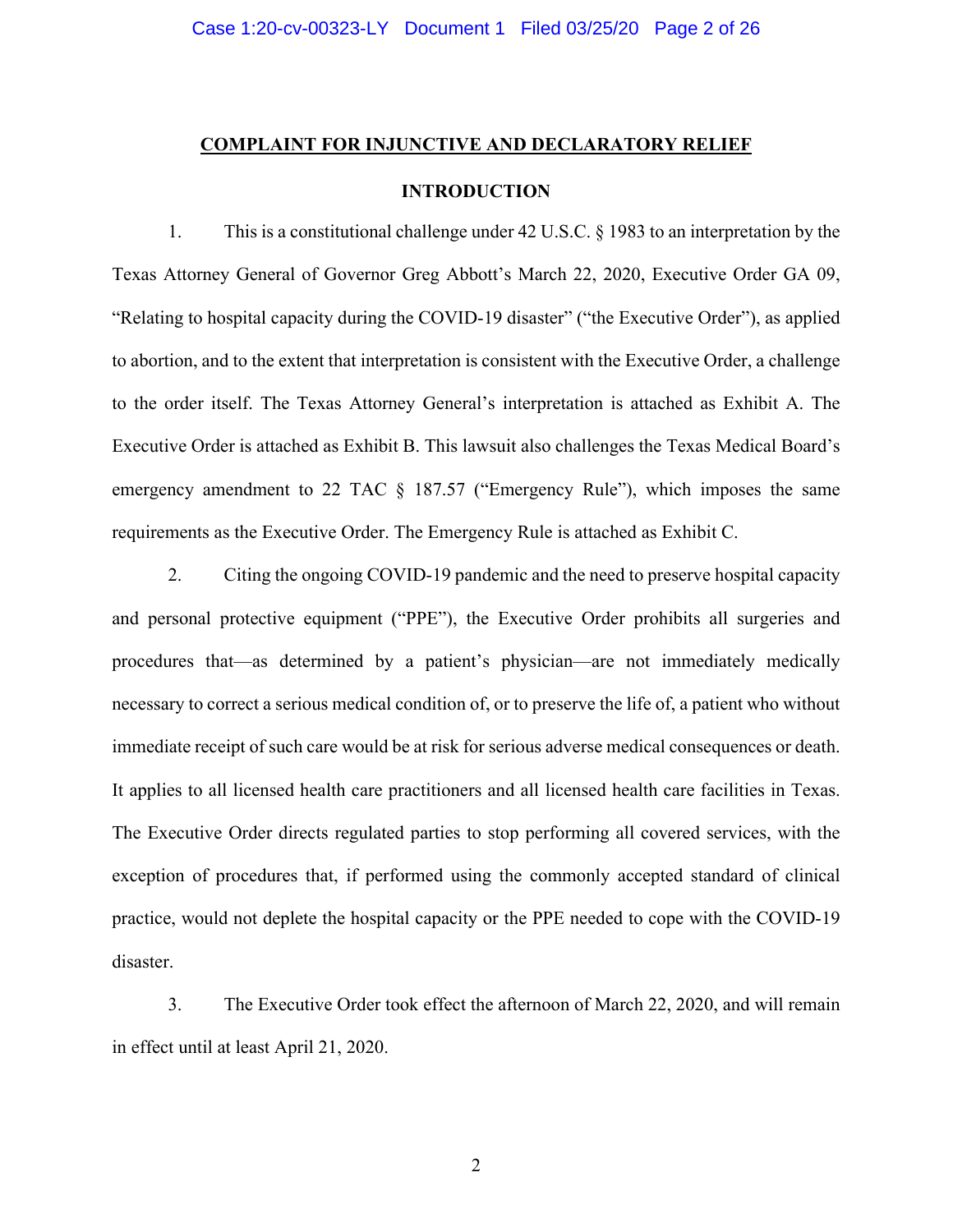#### Case 1:20-cv-00323-LY Document 1 Filed 03/25/20 Page 3 of 26

4. As the American College of Obstetricians and Gynecologists ("ACOG") has recognized, abortion care is essential care because it cannot be delayed without risking the health and safety of the patient. Accordingly, Plaintiffs believe that providing this care is entirely consistent with the Governor's Executive Order.

5. However, on March 23, 2020, Texas Attorney General Ken Paxton issued a press release singling out abortion providers and suggesting that he believed provision of nonemergency abortions would violate the Executive Order. The release stated that "[t]hose who violate the governor's order will be met with the full force of the law" and threatened criminal penalties, including jail time.

6. By stating that the Executive Order applies to "*any type* of abortion," the Attorney General's news release suggests it even prohibits medication abortion, which involves only taking medications by mouth and is not "surgery" or a "procedure" that falls within the terms of the Executive Order. *See id.* (emphasis added). This appears to be the only oral medication targeted in this manner.

7. For nearly fifty years, the U.S. Supreme Court has recognized the fundamental federal constitutional right to make the profoundly personal decision whether to terminate a pregnancy. *See Roe v. Wade*, 410 U.S. 113 (1973). The Supreme Court has repeatedly recognized that this right is foundational to equality and to respect for the dignity, autonomy, and bodily integrity of all people. The "central principle" of *Roe* is that "[b]efore viability, the State's interests are not strong enough to support a prohibition on abortion," *Planned Parenthood of Se. Pennsylvania v. Casey*, 505 U.S. 833, 846, 871 (1992), regardless whether that prohibition contains an exception to preserve the life or health of the pregnant woman.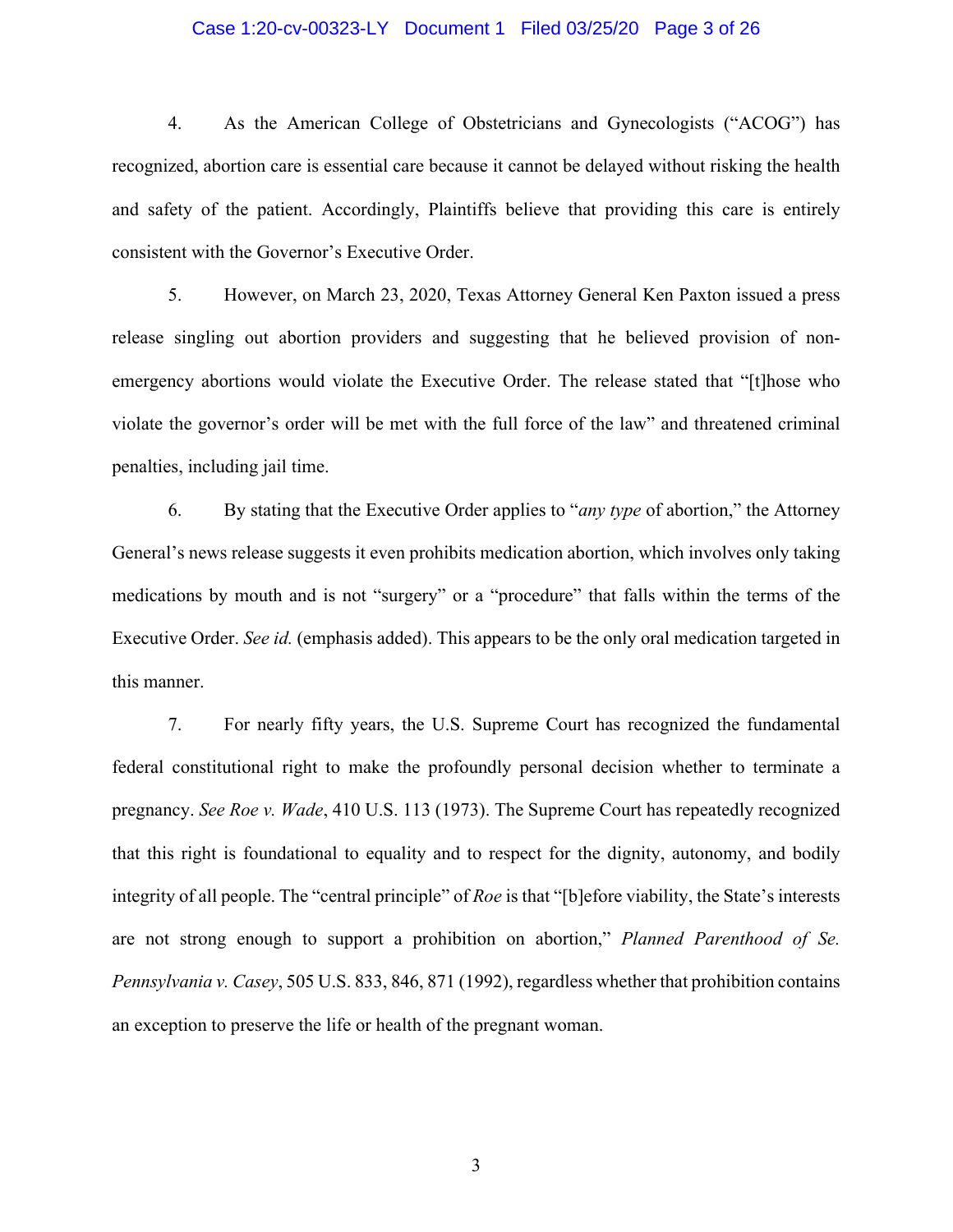### Case 1:20-cv-00323-LY Document 1 Filed 03/25/20 Page 4 of 26

8. The Texas Attorney General's enforcement threats are a blatant effort to exploit a public health crisis to advance an extreme, anti-abortion agenda, without any benefit to the state in terms of preventing or resolving shortages of PPE or hospital capacity. As a result of these threats, this week Plaintiffs have already been forced to turn away patients in need of time-sensitive care.

9. Without injunctive relief, Plaintiffs will be forced to continue turning away patients seeking abortion care. At a minimum, those patients will not be able to obtain an abortion for weeks or even months, given that the COVID-19 pandemic is likely to last far beyond the order's stated expiration date. Some will not be able to access abortion at all and will be forced to carry pregnancies to term. Not only will these patients be deprived of their constitutional right to essential healthcare and self-determination, but forcing them to continue their pregnancies will in fact impose far greater strains on an already-taxed healthcare system, as prenatal care and delivery involve much greater exhaustion of hospital health care services and PPE than abortions. All will be delayed in getting the abortion care they are seeking, with attendant risks to their health, wellbeing, and economic security. This violates Plaintiffs' patients' fundamental constitutional right to decide whether to have an abortion prior to viability.

#### **JURISDICTION AND VENUE**

10. This Court has jurisdiction over this action under 28 U.S.C. §§ 1331 and 1343.

11. Plaintiffs' claims for declaratory and injunctive relief are authorized by 28 U.S.C. §§ 2201 and 2202, Rules 57 and 65 of the Federal Rules of Civil Procedure, and the general legal and equitable powers of this Court.

12. Venue is appropriate under 28 U.S.C § 1391(b) because one or more of the Defendants resides in this judicial district and because a substantial part of the events or omissions giving rise to Plaintiffs' claims occurred in this judicial district.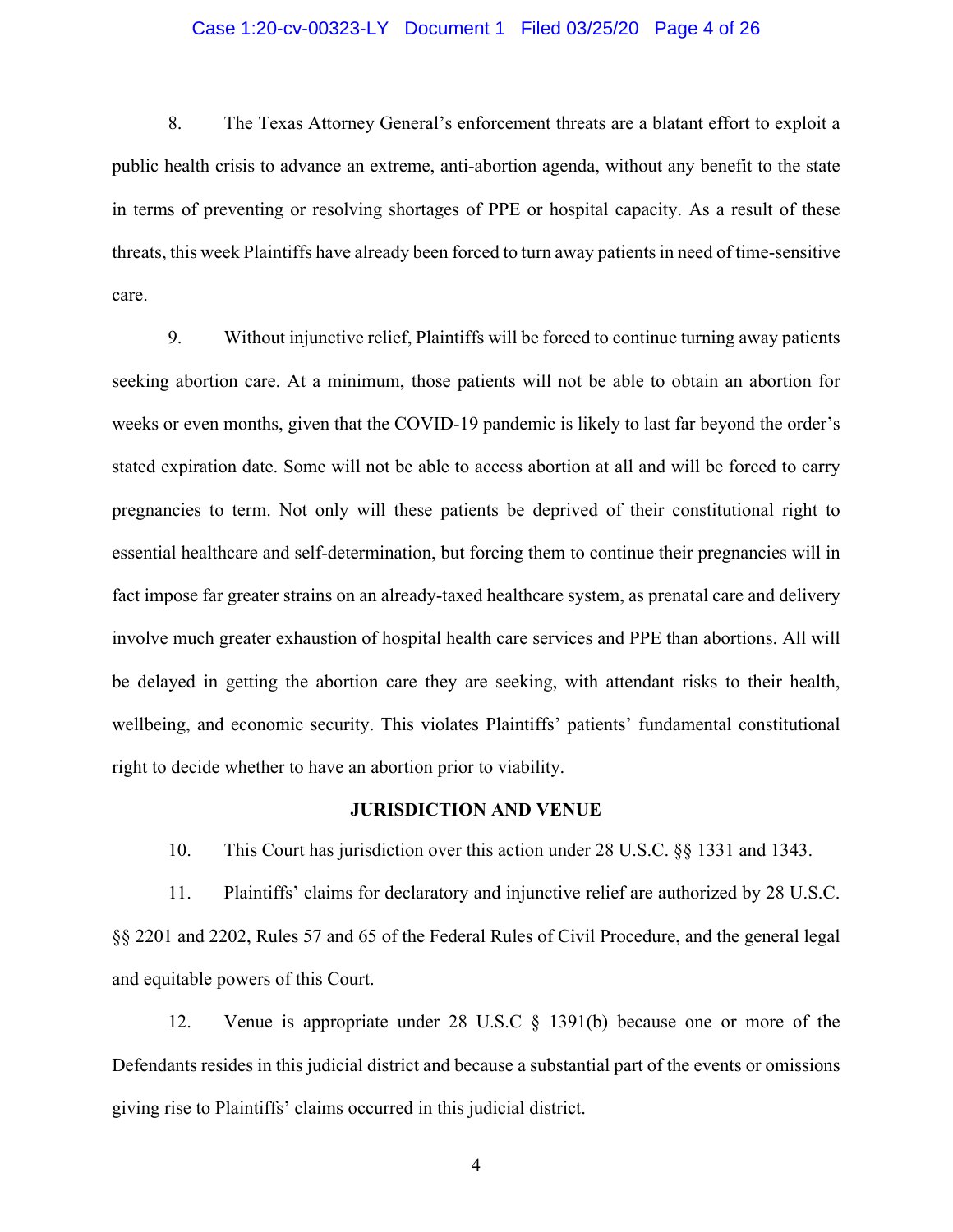#### **PLAINTIFFS**

13. Plaintiff Planned Parenthood Center for Choice ("PP Houston"), a Texas not-forprofit corporation headquartered in Houston, operates a licensed ambulatory surgical center in Houston and a licensed abortion facility in Stafford. PP Houston and its predecessor organizations have provided abortions in Houston and southeast Texas since 1973. PP Houston provides a range of reproductive health services, including medication and procedural abortions. PP Houston sues on behalf of itself, its staff, physicians, nurses, and patients.

14. Plaintiff Planned Parenthood of Greater Texas Surgical Health Services ("PPGT Surgical Health Services") is a Texas not-for-profit corporation, headquartered in Dallas. PPGT Surgical Health Services and its predecessor organizations have provided high-quality reproductive health care in Texas for decades. PPGT Surgical Health Services operates licensed ambulatory surgical centers in Austin, Dallas, and Fort Worth, and licensed abortion facilities in Waco and Austin. PPGT Surgical Health Services provides a range of reproductive health services, including medication and procedural abortions. PPGT Surgical Health Services sues on behalf of itself, its staff, physicians, nurses, and patients.

15. Plaintiff Planned Parenthood South Texas Surgical Center ("PPST Surgical Center"), a not-for-profit corporation headquartered in San Antonio, operates a licensed ambulatory surgical center and a licensed abortion facility in San Antonio. PPST Surgical Center provides a range of reproductive health services, including medication and procedural abortions. PPST Surgical Center sues on behalf of itself, its staff, physicians, nurses, and patients.

16. Plaintiff Whole Woman's Health operates licensed abortion facilities in Fort Worth and McAllen. Whole Woman's Health provides a range of reproductive health services, including medication and procedural abortions. Whole Woman's Health sues on behalf of itself, its staff, physicians, nurses, and patients.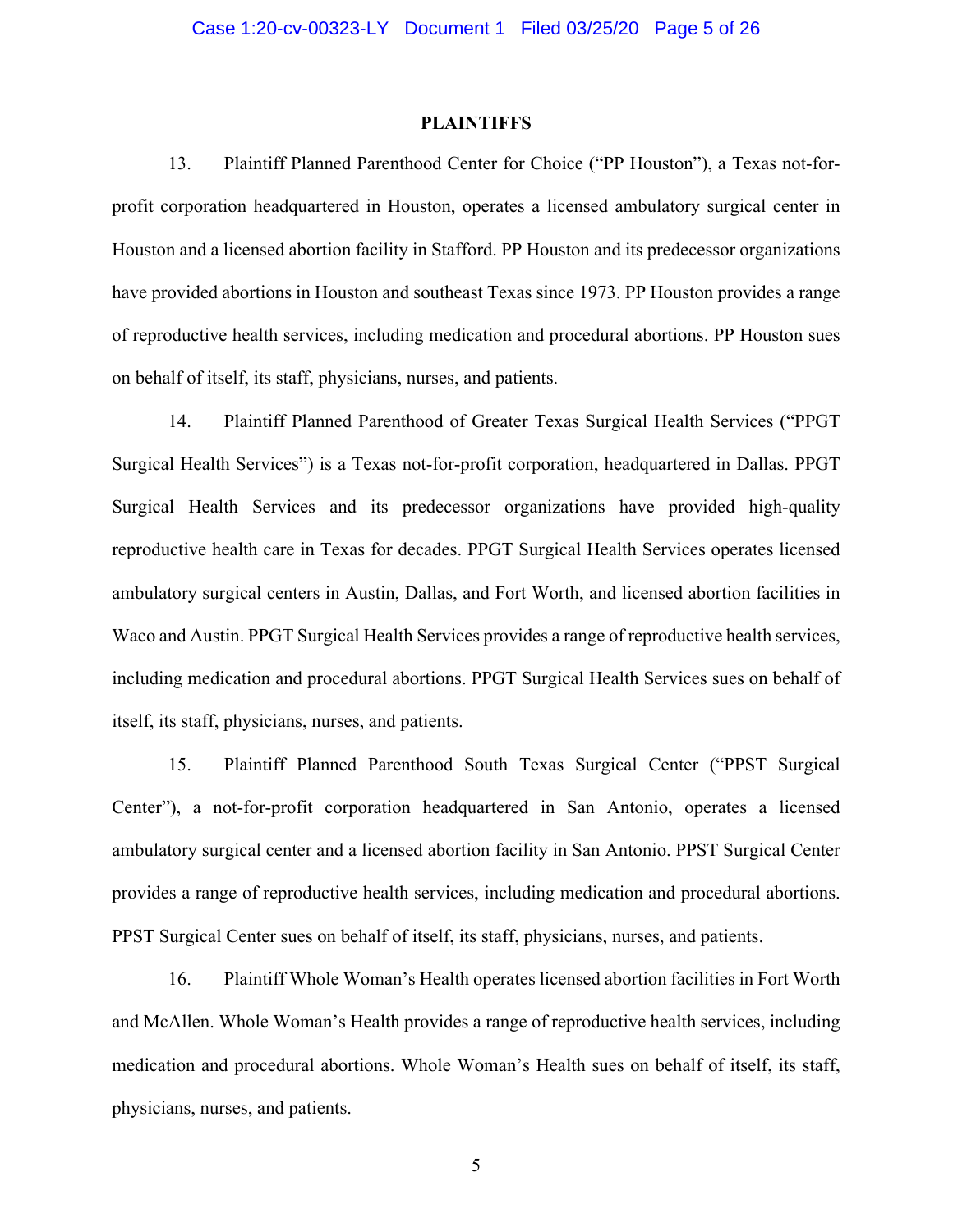#### Case 1:20-cv-00323-LY Document 1 Filed 03/25/20 Page 6 of 26

17. Plaintiff Whole Woman's Health Alliance is a Texas not-for-profit corporation. Its mission is to provide abortion care in underserved communities and shift the stigma around abortion in our culture. It operates a licensed abortion facility in Austin that provides both medication and procedural abortions. Whole Woman's Health Alliance sues on behalf of itself, its staff, physicians, nurses, and patients.

18. Plaintiff Southwestern Women's Surgery Center ("Southwestern") operates a licensed ambulatory surgical center in Dallas. Southwestern provides a range of reproductive health services, including medication and procedural abortions. Southwestern sues on behalf of itself, its staff, physicians, nurses, and patients.

19. Plaintiff Robin Wallace, M.D. is co-medical director at Southwestern. Dr. Wallace is a board-certified family medicine physician who provides abortion care. Dr. Wallace sues on her own behalf and on behalf of her patients.

20. Plaintiff Brookside Women's Medical Center PA d/b/a Brookside Women's Health Center and Austin Women's Health Center ("Austin Women's") operates a licensed abortion facility in Austin. Austin Women's provides a range of reproductive health services, including medication and procedural abortions. Austin Women's sues on behalf of itself, its staff, physicians, nurses, advanced practice registered nurses, and patients.

#### **DEFENDANTS**

21. Defendant Greg Abbott is the Governor of Texas and the author of the Executive Order, which he issued pursuant to his emergency authority.<sup>1</sup> He is sued in his official capacity and may be served with process at 1100 San Jacinto Blvd., Austin, Texas 78701.

<sup>&</sup>lt;sup>1</sup> Tex. Gov't Code  $\S$  418.012.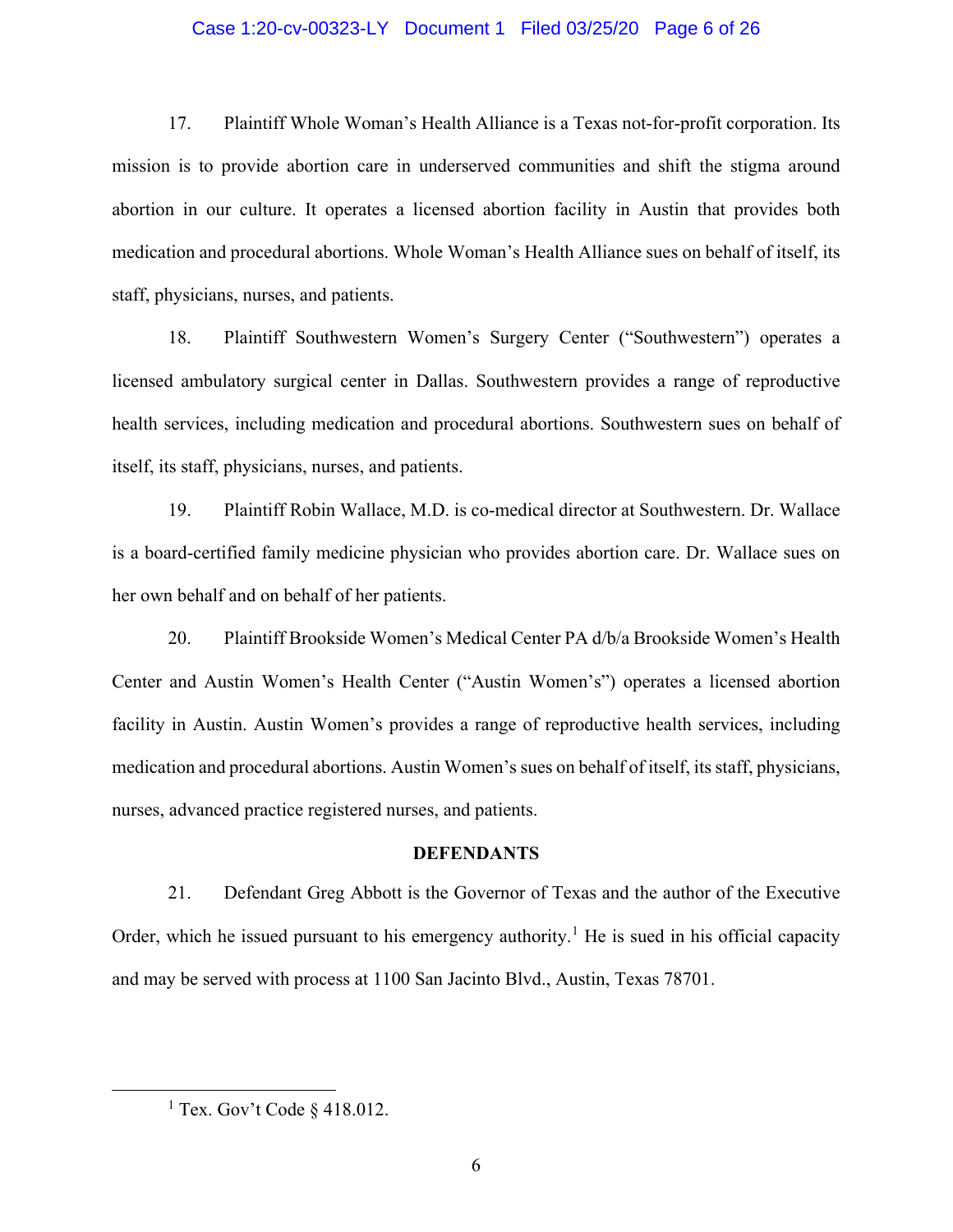### Case 1:20-cv-00323-LY Document 1 Filed 03/25/20 Page 7 of 26

22. Defendant Ken Paxton is the Attorney General of Texas. He is empowered to assist county and district attorneys in the prosecution of criminal offenses, $\frac{2}{3}$  including criminal violations of the Executive Order. He authored the challenged legal interpretation of the Executive Order. He is sued in his official capacity and may be served with process at 300 West 15th Street, Austin, Texas 78701.

23. Defendant Phil Wilson is the Acting Executive Commissioner of the Texas Health and Human Services Commission ("HHSC"). HHSC is authorized to enforce violations of the Executive Order administratively.<sup>3</sup> As Executive Commissioner, Mr. Wilson has general supervision and control over all matters relating to the health of the people of Texas.<sup>4</sup> He is sued in his official capacity and may be served with process at 4900 N. Lamar Blvd., Austin, TX 78751.

24. Defendant Stephen Brint Carlton is the Executive Director of the Texas Medical Board ("TMB"). TMB is authorized to enforce violations of the Executive Order using administrative action against physicians and physician assistants licensed in Texas.<sup>5</sup> TMB has implemented the Executive Order through its Emergency Rule. As Executive Director, Mr. Carlton serves as the chief executive and administrative officer of the Board.<sup>6</sup> He is sued in his official capacity and may be served with process at 333 Guadalupe, Tower 3, Suite 610, Austin, TX 78701.

25. Defendant Katherine A. Thomas is the Executive Director of the Texas Board of Nursing ("TBN"). TBN is authorized to enforce violations of the Executive Order using

<sup>2</sup> *Id*. § 402.028.

<sup>&</sup>lt;sup>3</sup> Tex. Health & Safety Code  $\S$ § 243.0115, 245.012(c); 25 Tex. Admin. Code  $\S$ § 135.24(a)(1)(F), 139.32(b)(6); Tex. Gov't Code § 531.02011(2) (transferring all "regulatory functions . . . of the Department of State Health Services" to HHSC).

<sup>&</sup>lt;sup>4</sup> Tex. Health & Safety Code Ann. § 12.001(a).

<sup>5</sup> Tex. Occ. Code § 164.051; 22 Tex. Admin. Code § 185.17(11).

<sup>6</sup> Tex. Occ. Code § 152.051.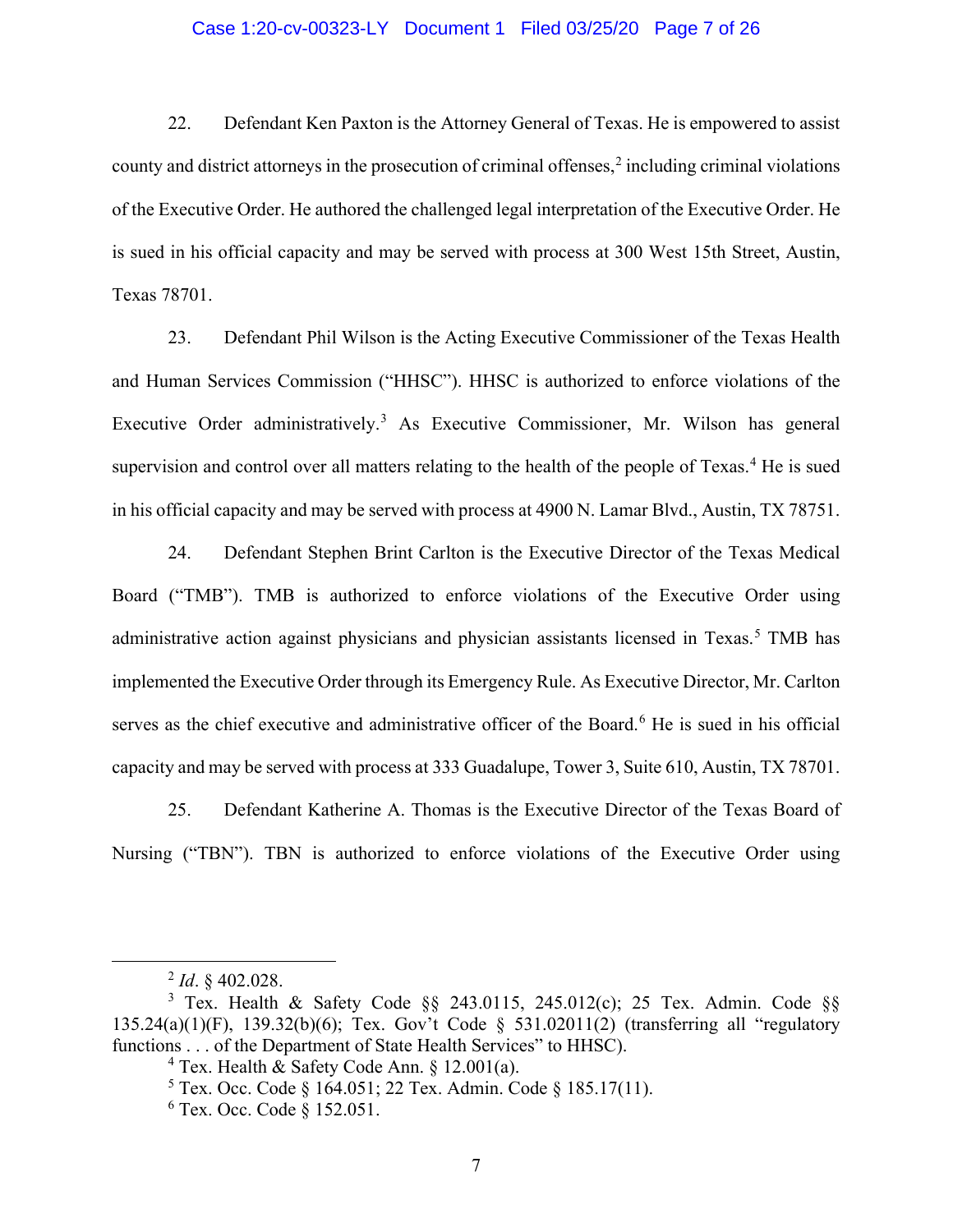#### Case 1:20-cv-00323-LY Document 1 Filed 03/25/20 Page 8 of 26

administrative action against nurses licensed in Texas.<sup>7</sup> As Executive Director, Ms. Thomas performs duties as required by Chapter 301 or designated by the board.<sup>8</sup> She is sued in her official capacity and may be served with process at 333 Guadalupe, Suite 3-460, Austin, TX 78701-3944.

26. Defendant Margaret Moore is the District Attorney for Travis County. She is responsible for prosecuting criminal violations of the Executive Order occurring in Travis County. She is sued in her official capacity and may be served with process at 509 West 11th Street, Room 300, Austin, Texas 78701.

27. Defendant Joe Gonzales is the Criminal District Attorney for Bexar County. He is responsible for prosecuting criminal violations of the Executive Order occurring in Bexar County. He is sued in his official capacity and may be served with process at 101 West Nueva Street, 4th Floor, San Antonio, Texas 78205.

28. Defendant John Creuzot is the District Attorney for Dallas County. He is responsible for prosecuting criminal violations of the Executive Order occurring in Dallas County. He is sued in his official capacity and may be served with process at 133 North Riverfront Boulevard, LB 19, Dallas, Texas 75207.

29. Defendant Jaime Esparza is the District Attorney for El Paso County. He is responsible for prosecuting criminal violations of the Executive Order occurring in El Paso County. He is sued in his official capacity and may be served with process at El Paso County Courthouse, 500 East San Antonio Avenue, Room 201, El Paso, Texas 79901.

30. Defendant Kim Ogg is the Criminal District Attorney for Harris County. She is responsible for prosecuting criminal violations of the Executive Order occurring in Harris County.

<sup>7</sup> *Id*. § 301.452.

<sup>8</sup> *Id*. § 301.101.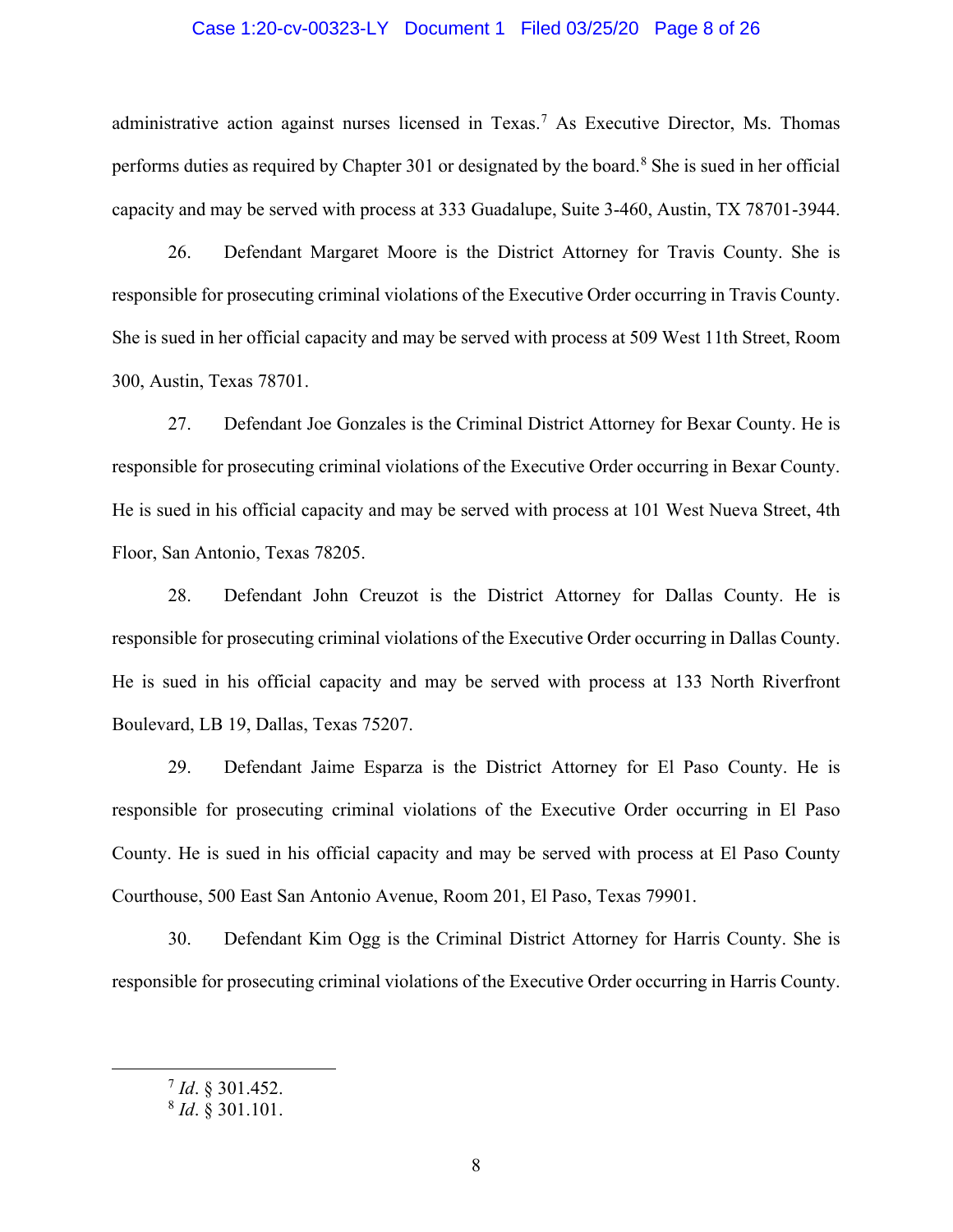#### Case 1:20-cv-00323-LY Document 1 Filed 03/25/20 Page 9 of 26

She is sued in her official capacity and may be served with process at 1201 Franklin Street, Suite 600, Houston, Texas 77002.

31. Defendant Ricardo Rodriguez, Jr., is the Criminal District Attorney for Hidalgo County. He is responsible for prosecuting criminal violations of the Executive Order occurring in Hidalgo County. He is sued in his official capacity and may be served with process at 100 East Cano, Edinburg, Texas 78539.

32. Defendant Barry Johnson is the Criminal District Attorney for McLennan County. He is responsible for prosecuting criminal violations of the Executive Order occurring in McLennan County. He is sued in his official capacity and may be served with process at 219 North 6th Street, Suite 200, Waco, Texas 76701.

33. Defendant Sharen Wilson is the Criminal District Attorney for Tarrant County. She is responsible for prosecuting criminal violations of the Executive Order occurring in Tarrant County. She is sued in her official capacity and may be served with process at the Tim Curry Criminal Justice Center, 401 West Belknap Street, Fort Worth, Texas 76196-0201.

34. Defendant Brian Middleton is the Criminal District Attorney for Fort Bend County. He is responsible for prosecuting criminal violations of the Executive Order occurring in Fort Bend County. He is sued in his official capacity and may be served with process at 1422 Eugene Heimann Circle, Suite 21004, Richmond, TX 77469.

#### **FACTUAL ALLEGATIONS**

#### **A. Abortion Generally and As Provided in Texas**

35. Pregnancy is commonly measured from the first day of the pregnant person's last menstrual period ("LMP"). A full-term pregnancy has a duration of approximately forty weeks LMP. In Texas, abortion is almost entirely banned about halfway through pregnancy, at twentytwo weeks LMP.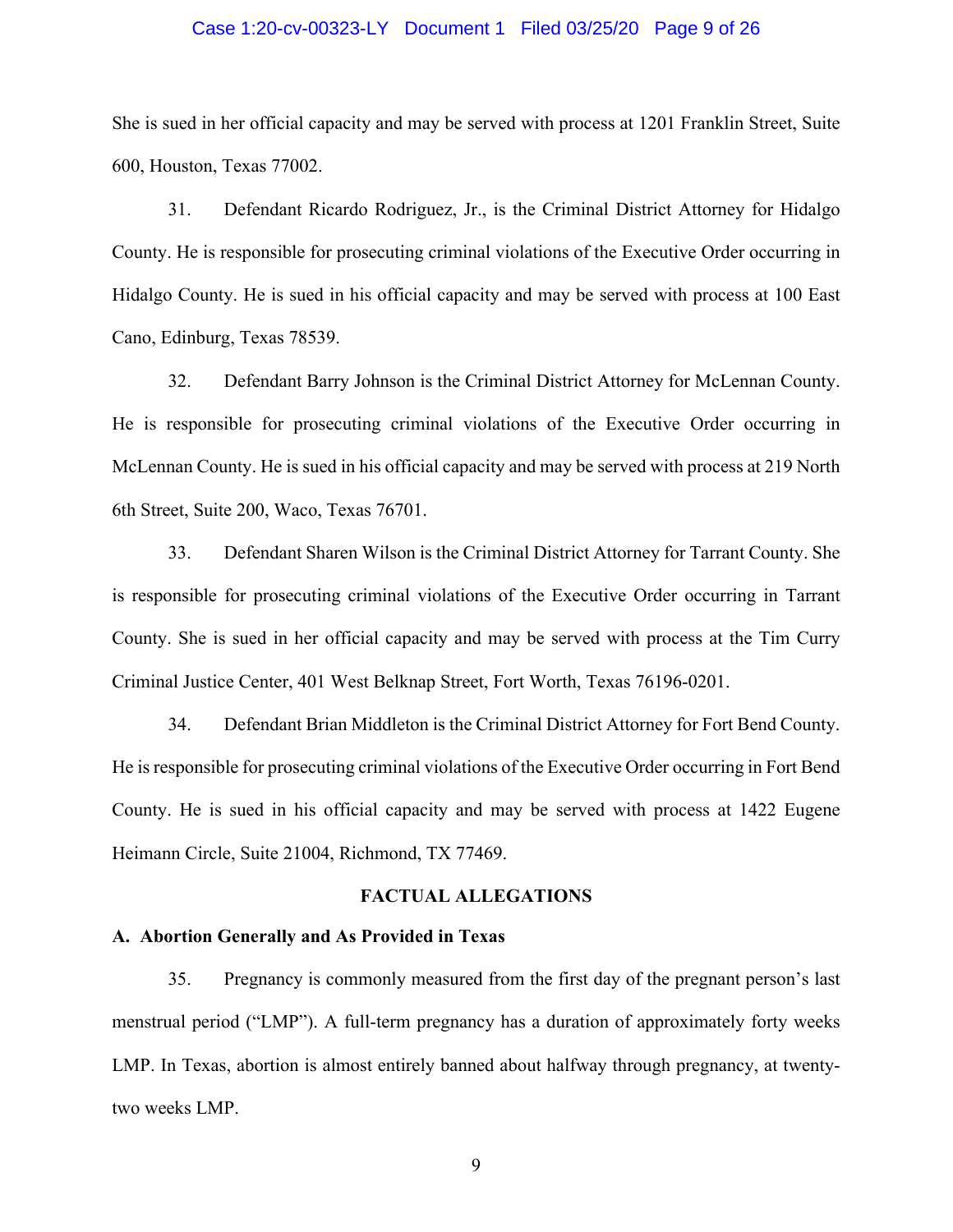#### Case 1:20-cv-00323-LY Document 1 Filed 03/25/20 Page 10 of 26

36. Up to ten weeks LMP, patients wishing to terminate their pregnancy can choose between medication abortion (where the patient takes pills to end and expel the pregnancy) and abortion by procedure or "procedural abortion," as it is commonly called (where a clinician uses gentle suction, sometimes along with instruments, to empty the patient's uterus). After ten weeks LMP, only procedural abortion is available in Texas.

37. Medication abortion involves the patient ingesting a combination of two pills: mifepristone and misoprostol. The patient takes the first medication, mifepristone, in the health center and then, typically twenty-four to forty-eight hours later, takes the second medication, misoprostol, at a location of their choosing, most often at home, after which they expel the pregnancy in a manner similar to a miscarriage. While medication abortion is safe and effective up to eleven weeks LMP, Texas law prohibits medication abortion after ten weeks LMP.<sup>9</sup>

38. Despite sometimes being referred to as "surgical abortion," procedural abortion is not what is commonly understood to be "surgery," as it involves no incisions and no need for general anesthesia. In a procedural abortion, the clinician uses gentle suction from a thin, flexible tube to empty the contents of the patient's uterus. Before inserting the tube through the patient's cervix and into the uterus, the clinician may dilate the cervix using medication and/or small, expandable rods. Beginning around fifteen weeks LMP, clinicians generally must use instruments to complete the procedure, a technique called dilation and evacuation ("D&E"). Later in the second trimester, the clinician may begin cervical dilation the day before the procedure itself.

39. Both medication abortion and procedural abortion are effective in terminating a pregnancy. For some patients, however, one method is medically indicated over the other. For example, a patient may be allergic to one of the medications used in medication abortion, or may

<sup>&</sup>lt;sup>9</sup> *See* Tex. Health & Safety Code § 171.063(a)(2).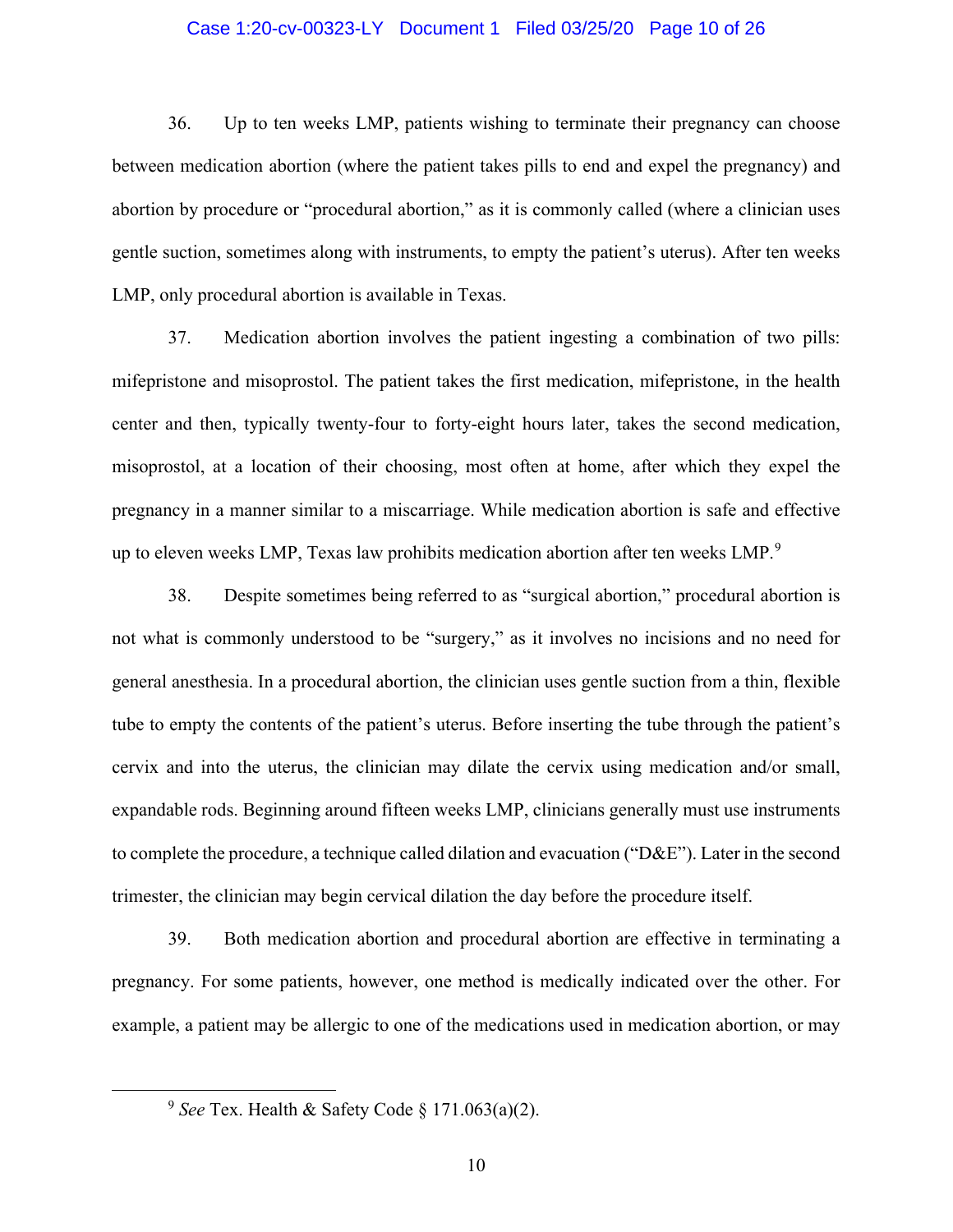#### Case 1:20-cv-00323-LY Document 1 Filed 03/25/20 Page 11 of 26

have medical conditions that make procedural abortion relatively more safe.<sup>10</sup> According to the latest data from the Texas Department of Health and Human Services, in 2017, more than 68 percent of all abortions in the state were procedural abortions.<sup>11</sup>

40. Legal abortion is one of the safest medical procedures in the United States.<sup>12</sup> The vast majority of abortions in the United States are provided in an outpatient setting. In comparison, more than ninety-eight percent of births in the United States take place in a hospital.<sup>13</sup> Complications from both medication and procedural abortion are rare, and when they occur, they can usually be managed in an outpatient clinic setting, either at the time of the abortion or in a follow-up visit. Major complications—defined as complications requiring hospital admission, surgery, or blood transfusion—occur in less than one-quarter of one percent (0.23%) of abortion cases: specifically, such complications arise in just 0.31% of medication abortion cases, 0.16% of first-trimester procedural abortion cases, and 0.41% of procedural cases in the second trimester or later.<sup>14</sup> Abortion-related emergency room visits constitute just 0.01% of all emergency room visits in the United States.<sup>15</sup>

<sup>&</sup>lt;sup>10</sup> Nat'l Acads. of Scis. Eng'g & Med., The Safety & Quality of Abortion Care in the United States 8 (2018) ("Few women are medically ineligible for abortion. There are, however, specific contraindications to using mifepristone for a medication abortion or induction.").

<sup>&</sup>lt;sup>11</sup> Tex. Health & Human Servs., 2017 Induced Terminations of Pregnancy by Post-Fertilization Age and Procedure (2018), https://hhs.texas.gov/about-hhs/records-statistics/ data-statistics/itop-statistics. The remaining 0.1% of abortions before eleven weeks LMP had a reported method of "other/not stated."

<sup>12</sup> Nat'l Acads., *supra* note 10 at 77–78, 162–63.

<sup>&</sup>lt;sup>13</sup> Marian F. MacDorman et al., Nat'l Ctr. for Health Statistics, NCHS Data Brief No. 144: Trends in Out-of-Hospital Births in the United States, 1990-2012 (2014), https://www.cdc.gov/nchs/products/databriefs/db144.htm.

<sup>14</sup> Ushma D. Upadhyay et al., *Incidence of Emergency Department Visits and Complications After Abortion*, 125 Obstetrics & Gynecology 175 (2015).

<sup>15</sup> Ushma D. Upadhyay et al., *Abortion-related Emergency Room Visits in the United States: An Analysis of a National Emergency Room Sample*, 16(1) BMC Med. 1, 1 (2018).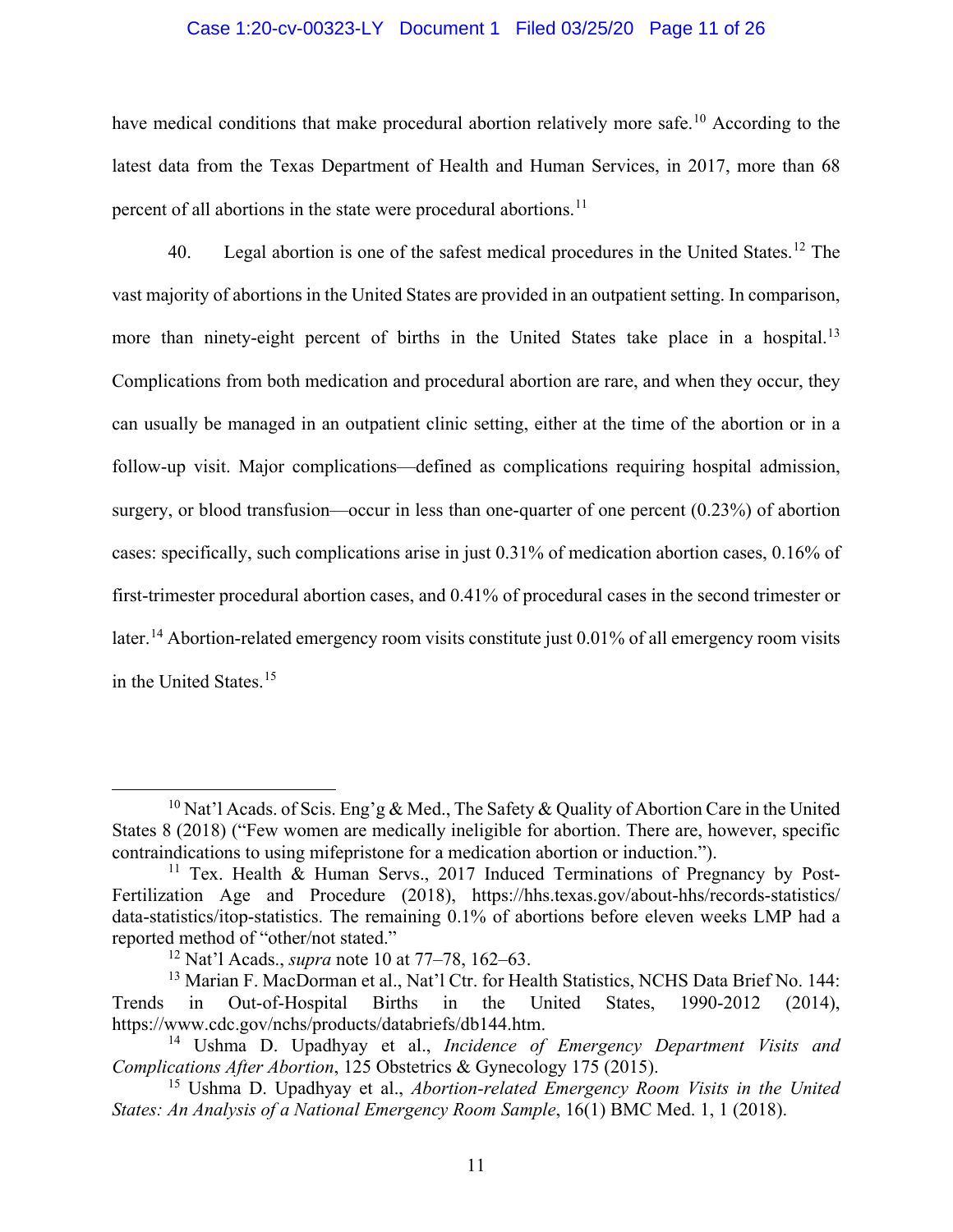#### Case 1:20-cv-00323-LY Document 1 Filed 03/25/20 Page 12 of 26

41. Indeed, both medication abortion and procedural abortion are substantially safer than continuing a pregnancy through to childbirth. The risk of death associated with childbirth is approximately fourteen times higher than that associated with abortion,  $16$  and complications such as hemorrhage are far more likely to occur with childbirth than following an abortion.

42. Even with an uncomplicated pregnancy in an otherwise healthy individual, carrying a pregnancy to term and giving birth poses serious medical risks and can have long-term medical and physical consequences. For a person with a medical condition caused or exacerbated by pregnancy or for a person who receives a diagnosis of a severe or lethal fetal anomaly, these risks are increased.

43. People decide to end a pregnancy for a variety of reasons, including familial, medical, financial, and personal reasons. Some people end a pregnancy because they conclude it is not the right time in their lives to have a child; some do so because they already have one or more children and decide they cannot add to their families; some do so to preserve their life, health, or safety; some do so because they receive a diagnosis of a fetal anomaly; some do so because they have become pregnant as a result of rape or incest; and some do so because they choose not to have biological children. Approximately one in four women in this country will have an abortion by age forty-five.

44. Plaintiffs provide medication abortion, procedural abortion, or both medication and procedural abortion. Plaintiffs provide medication abortion up to ten weeks LMP. Plaintiffs provide procedural abortion to varying gestational points in pregnancy within the bounds of Texas

<sup>16</sup> Nat'l Acads., *supra* note 10 at 11, 74–75.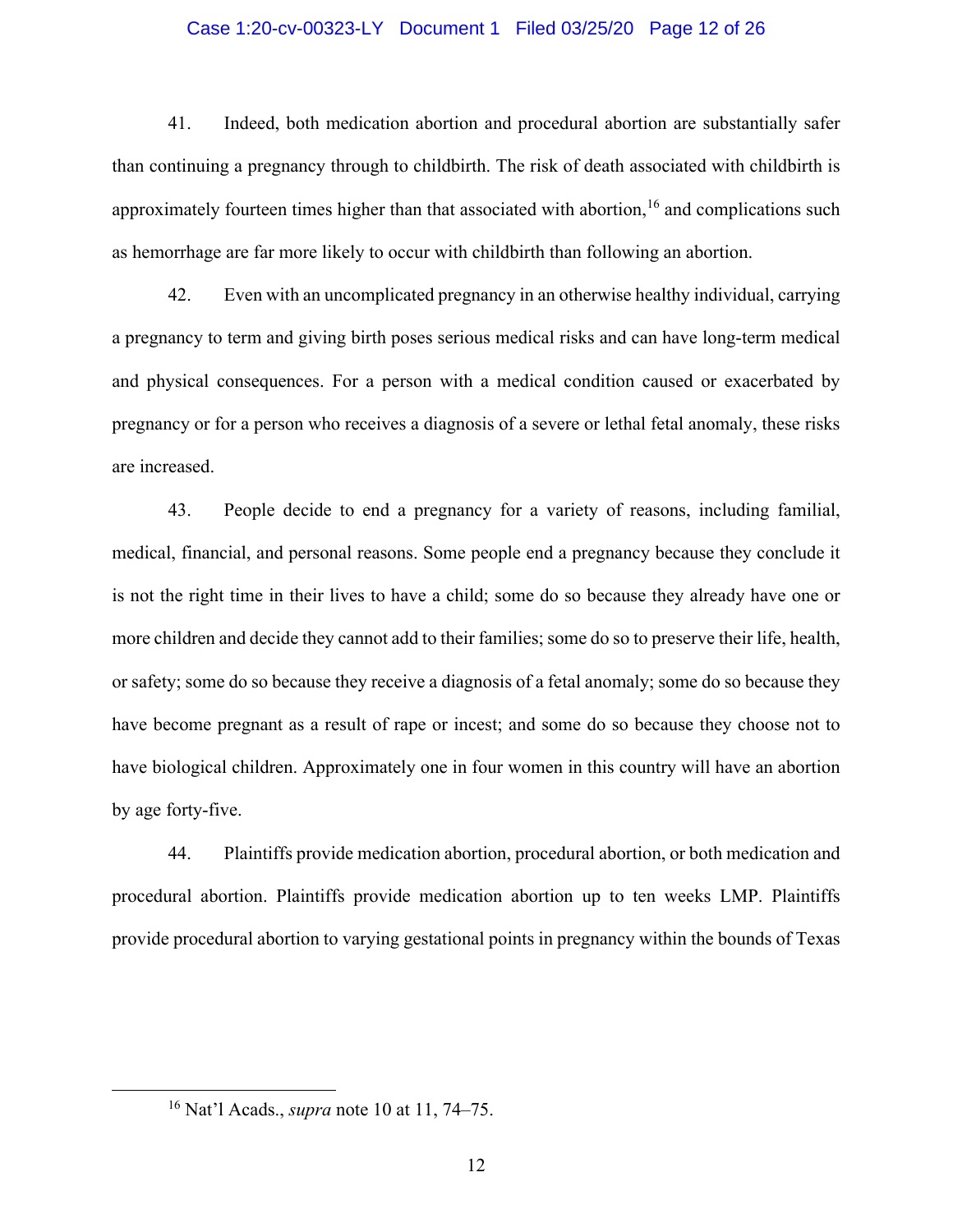## Case 1:20-cv-00323-LY Document 1 Filed 03/25/20 Page 13 of 26

law, which prohibits abortion care except in narrow circumstances at or after twenty-two weeks  $LMP.<sup>17</sup>$ 

#### **B. The COVID-19 Pandemic**

45. Since first identified in December 2019,<sup>18</sup> COVID-19 has grown to a worldwide pandemic. The disease has spread to 195 countries, infecting hundreds of thousands of people and killing more than  $16,000$ .<sup>19</sup> In the United States, the virus has reached every state, including nearly  $1,000$  confirmed cases and twelve deaths in Texas as of the time of filing.<sup>20</sup> Federal and state officials and medical professionals expect a surge of infections—which may last for a year or eighteen months<sup>21</sup>—to test the limits of the healthcare system.<sup>22</sup> Healthcare workers are facing a shortage of certain types of PPE, particularly N95 masks.<sup>23</sup>

46. On March 13, 2020, the White House issued a proclamation declaring that the COVID-19 outbreak in the United States constitutes a national emergency. That same day,

<sup>&</sup>lt;sup>17</sup> Texas Health & Safety Code section 171.044 prohibits abortion when "the probable postfertilization age of the unborn child is 20 or more weeks." "Post-fertilization age" means "the age of the unborn child as calculated from the fusion of a human spermatozoon with a human ovum," *id*. § 171.042, which occurs approximately two weeks after the first day of a patient's last menstrual period. Thus, twenty weeks post-fertilization is twenty-two weeks LMP.

<sup>18</sup> Derrick Bryson Taylor, *A Timeline of the Coronavirus Pandemic*, N.Y. Times (updated Mar. 24, 2020), https://www.nytimes.com/article/coronavirus-timeline.html.<br><sup>19</sup> World Health Org Coronavirus Disease (COVI)

World Health Org., Coronavirus Disease (COVID-19) Pandemic, https://www.who.int/emergencies/diseases/novel-coronavirus-2019 (last viewed Mar. 24, 2020).

<sup>20</sup> Tex. Dep't of State Health Servs., *Texas Case Counts: COVID-19* (last updated Mar. 24, 2020), https://txdshs.maps.arcgis.com/apps/opsdashboard/index.html#/ed483ecd702b4298ab01 e8b9cafc8b83.

<sup>21</sup> Denise Grady, *Not His First Epidemic: Dr. Anthony Fauci Sticks to the Facts*, N.Y. Times (Mar. 8, 2020), https://www.nytimes.com/2020/03/08/health/fauci-coronavirus.html.

<sup>22</sup> Ctrs. for Disease Control & Prevention, *Interim Guidance for Healthcare Facilities: Preparing for Community Transmission of COVID-19 in the United States*, (last updated Feb. 29, 2020), https://www.cdc.gov/coronavirus/2019-ncov/healthcare-facilities/guidance-hcf.html

<sup>23</sup> Andrew Jacobs, Matt Richtel & Mike Baker, *'At War With No Ammo': Doctors Say Shortage of Protective Gear Is Dire*, N.Y. Times (Mar. 19, 2020), https://www.nytimes.com/ 2020/03/19/health/coronavirus-masks-shortage.html.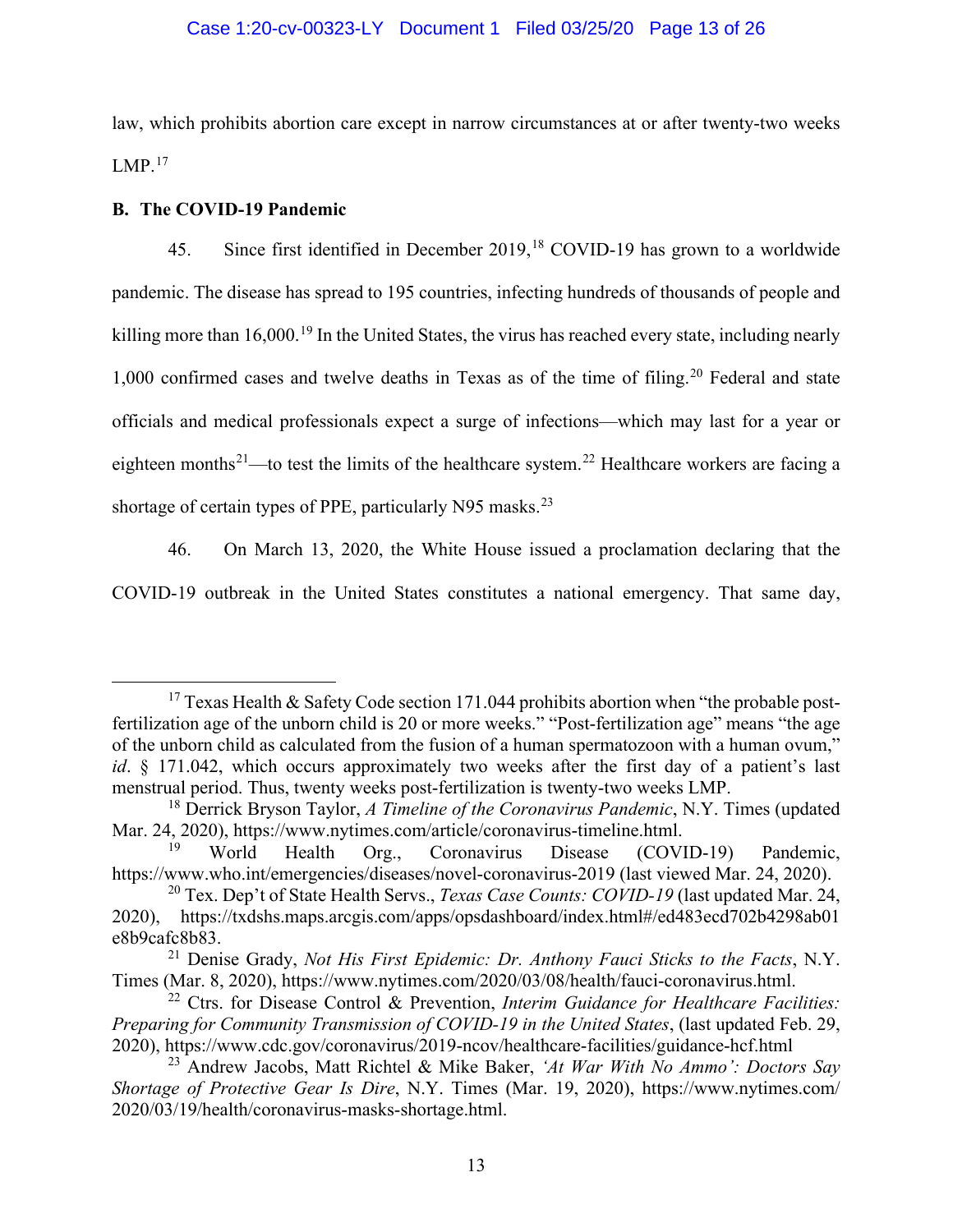#### Case 1:20-cv-00323-LY Document 1 Filed 03/25/20 Page 14 of 26

Governor Abbott issued a disaster declaration certifying that COVID-19 poses an imminent threat of disaster for all counties in Texas.

47. On March 18, 2020, a group of preeminent national medical organizations issued a joint statement on "Abortion Access During the COVID-19 Outbreak."<sup>24</sup> That guidance instructs that "[t]o the extent that hospital systems or ambulatory surgical facilities are categorizing procedures that can be delayed during the COVID-19 pandemic, abortion should not be categorized as such a procedure" because it "is an essential component of comprehensive health care" and "a time-sensitive service for which a delay of several weeks, or in some cases days, may increase the risks [to patients] or potentially make it completely inaccessible."

48. On March 19, 2020, the Texas Department of State Health Services ("DSHS") determined that COVID-19 constitutes a public health disaster within the meaning of Chapter 81 of the Texas Health and Safety Code.

49. On March 21, 2020, the Texas Medical Board ("TMB") issued guidance to its licensees—all physicians licensed in the state of Texas—regarding the scheduling of elective surgeries and procedures in light of Governor Abbott's COVID-19 disaster declaration. Consistent with guidance from the Centers for Disease Control and Prevention ("CDC"), TMB recommended that licensees "postpone all non-urgent elective surgeries and procedures in inpatient and outpatient settings."<sup>25</sup> TMB explained that postponing non-urgent elective cases would preserve PPE, ventilator availability, ICU beds, and "significant healthcare practitioner time."

<sup>&</sup>lt;sup>24</sup> The medical organizations issuing this joint guidance were ACOG, the American Board of Obstetrics & Gynecology, the American Association of Gynecologic Laparoscopists, the American Gynecological & Obstetrical Society, the American Society for Reproductive Medicine, the Society for Academic Specialists in General Obstetrics and Gynecology, the Society of Family Planning, and the Society for Maternal-Fetal Medicine.

 $^{25}$  Tex. Med. Bd., Texas Medical Board (TMB) Guidance on the Scheduling of Non-Urgent Elective Surgeries and Procedures During Texas Disaster Declaration for COVID-19 Pandemic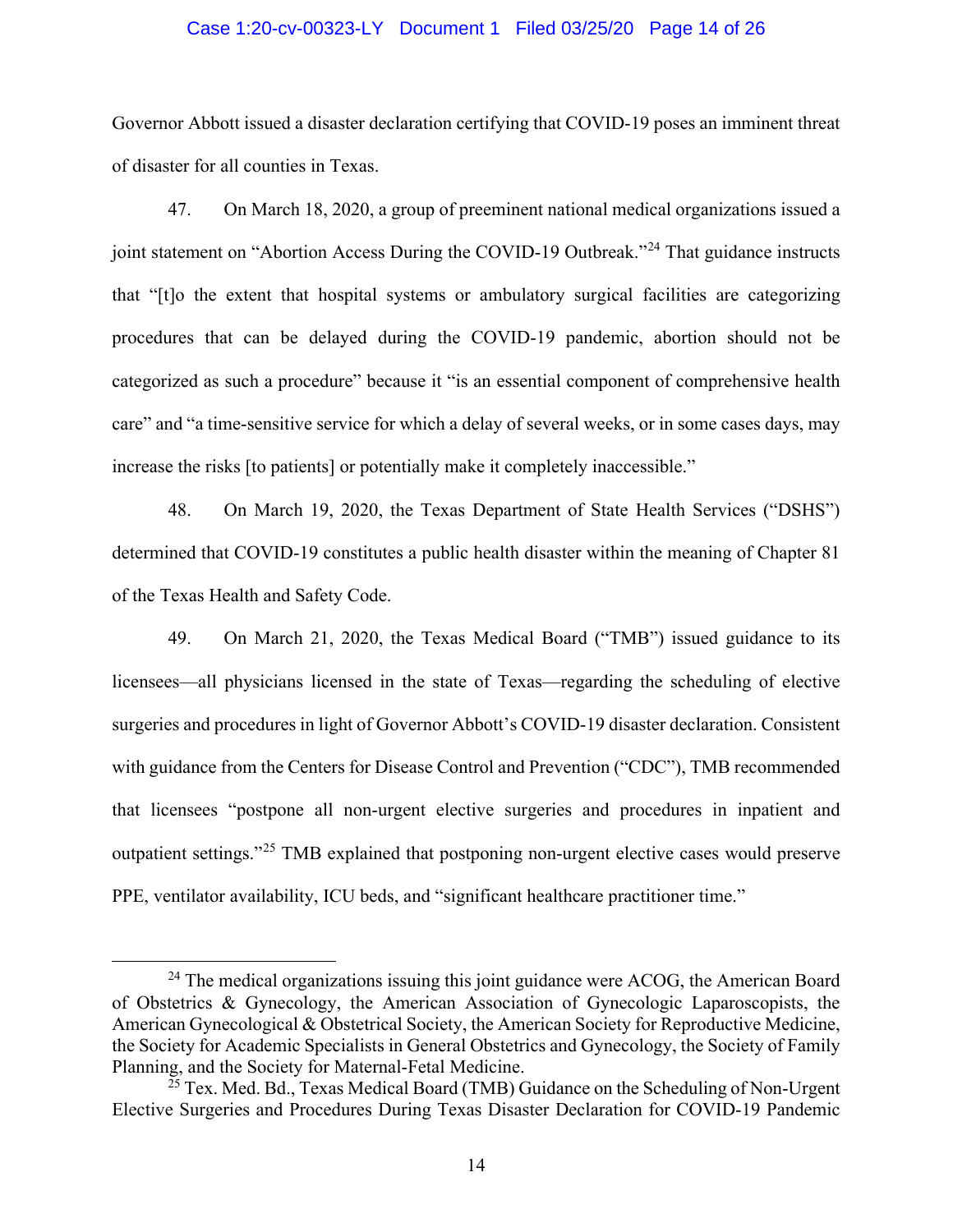#### Case 1:20-cv-00323-LY Document 1 Filed 03/25/20 Page 15 of 26

50. As further guidance, TMB clarified that "elective, non-urgent cases" are cases where "there is no anticipated short-term nor long-term negative impact because of delaying a procedure or surgery," such as "screening for a chronic condition or most cosmetic procedures." By contrast, TMB defined "urgent or elective urgent" procedures as those where "there is a risk of patient deterioration or disease progression likely to occur if the procedure is not undertaken or is significantly delayed." Significantly, TMB stressed that for these cases, "[t]he resulting decline in [the patient's] health could make them more vulnerable to COVID-19 and other issues." TMB categorized as "emergent" those cases where the patient would suffer a life-threatening condition if the procedure were not undertaken or cases that cannot be safely delayed for any significant period of time.

51. Plaintiffs are committed to responding to the current public health crisis, including by preserving much-needed medical resources that are in short supply during the pandemic. Since the onset of the COVID-19 outbreak Plaintiffs have taken precautions to maximize the safety of their patients and staff and to conserve PPE. For example, they have begun screening patients for COVID-19 symptoms before each visit. They have reduced patient volume and/or increased appointment spacing between patients to comply with social-distancing precautions. They have begun requiring patients to wait in their cars rather than in the waiting room after checking in for an appointment. They have postponed or cancelled non-essential procedures that require health care staff to use PPE, such as masks. For procedural abortions and other essential medical procedures, they have reduced use of PPE as much as possible.

52. Plaintiffs do not provide inpatient care and are not equipped to do so.

<sup>(</sup>Mar. 21, 2020), *available at* http://www.tmb.state.tx.us/idl/05863196- 2EC6-BE0E-3036-910D363B6C25.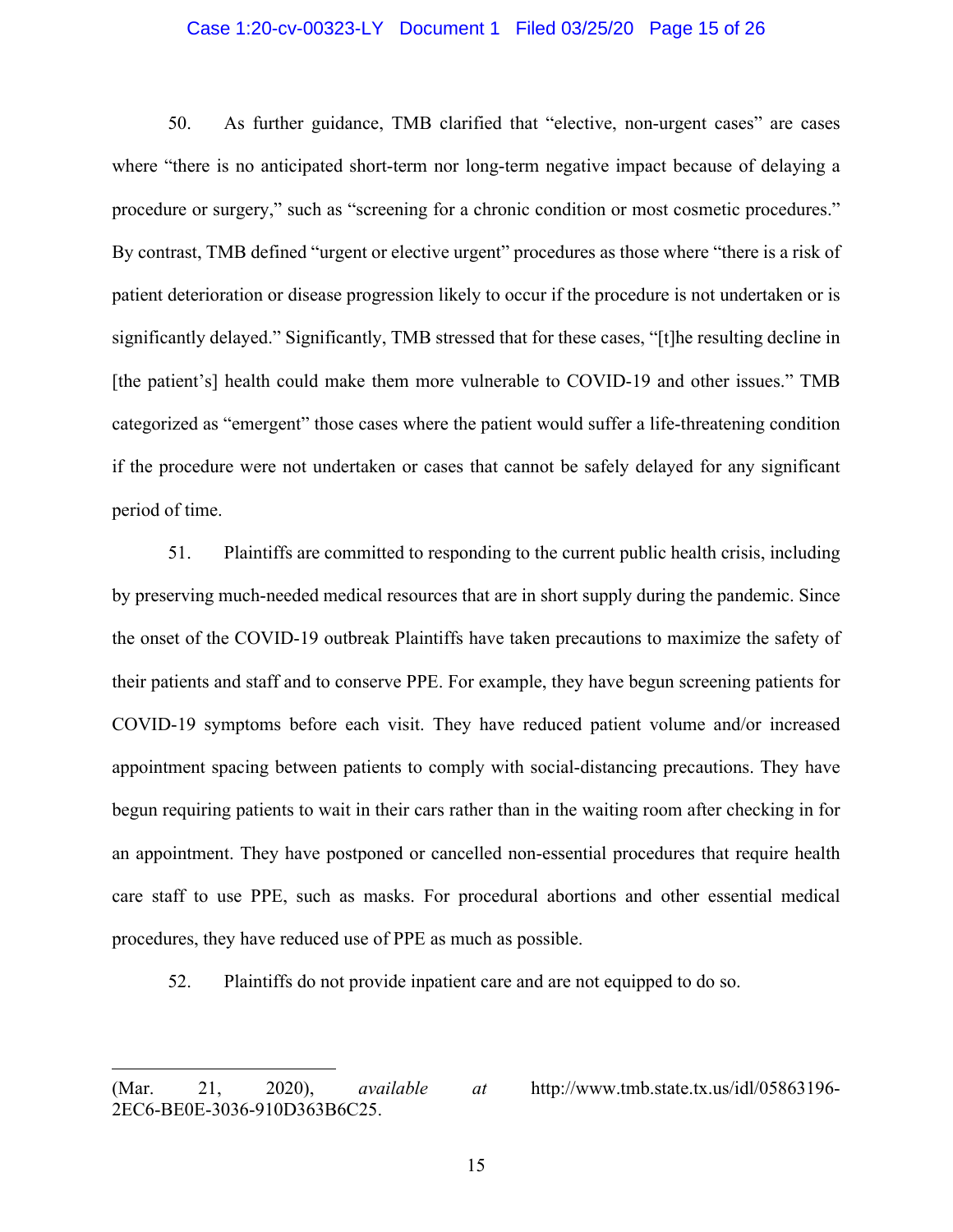#### Case 1:20-cv-00323-LY Document 1 Filed 03/25/20 Page 16 of 26

53. Abortion does not require extensive use of PPE. Providing patients with pills for medication abortion does not require the use of *any* PPE.

54. While clinicians use some PPE for procedural abortion—such as gloves, a surgical mask, and protective eyewear—only a small number of health care staff are physically present for these procedures or their preparation/recovery and therefore in need of PPE. Plaintiffs generally do not use N95 respirators, the PPE in shortest supply during the COVID-19 pandemic, and only do so to protect patients and staff from potential COVID-19 transmission. In Plaintiffs' communities there does not appear to be a shortage of the non-sterile gloves Plaintiffs use for procedural abortions and exams.<sup>26</sup>

55. The COVID-19 pandemic and its fallout do not reduce patients' needs for abortion; if anything, they make timely access to abortion even more urgent, while raising additional obstacles for patients seeking that care.

56. While much is unknown about COVID-19, including whether it can complicate pregnancy, some pregnant people who are delayed in accessing abortion may be exposed to additional health risks from the disease. ACOG has warned that "pregnant women are known to be at greater risk of severe morbidity and mortality from other respiratory infections such as

<sup>&</sup>lt;sup>26</sup> U.S. Food & Drug Admin., Medical Glove Conservation Strategies: Letter to Health Care Providers (last updated Mar. 20, 2020), *available at* https://www.fda.gov/medicaldevices/letters-health-care-providers/medical-glove-conservation-strategies-letter-health-careproviders (referring to a potential shortage but that the FDA is monitoring for any widespread shortages); U.S. Food & Drug Admin., FAQs on Shortages of Medical Gloves (last updated Mar. 20, 2020), *available at* https://www.fda.gov/medical-devices/personal-protective-equipmentinfection-control/faqs-shortages-medical-gloves (not noting a shortage of medical gloves at this time, but acknowledging demand could exceed supply, which the FDA is monitoring).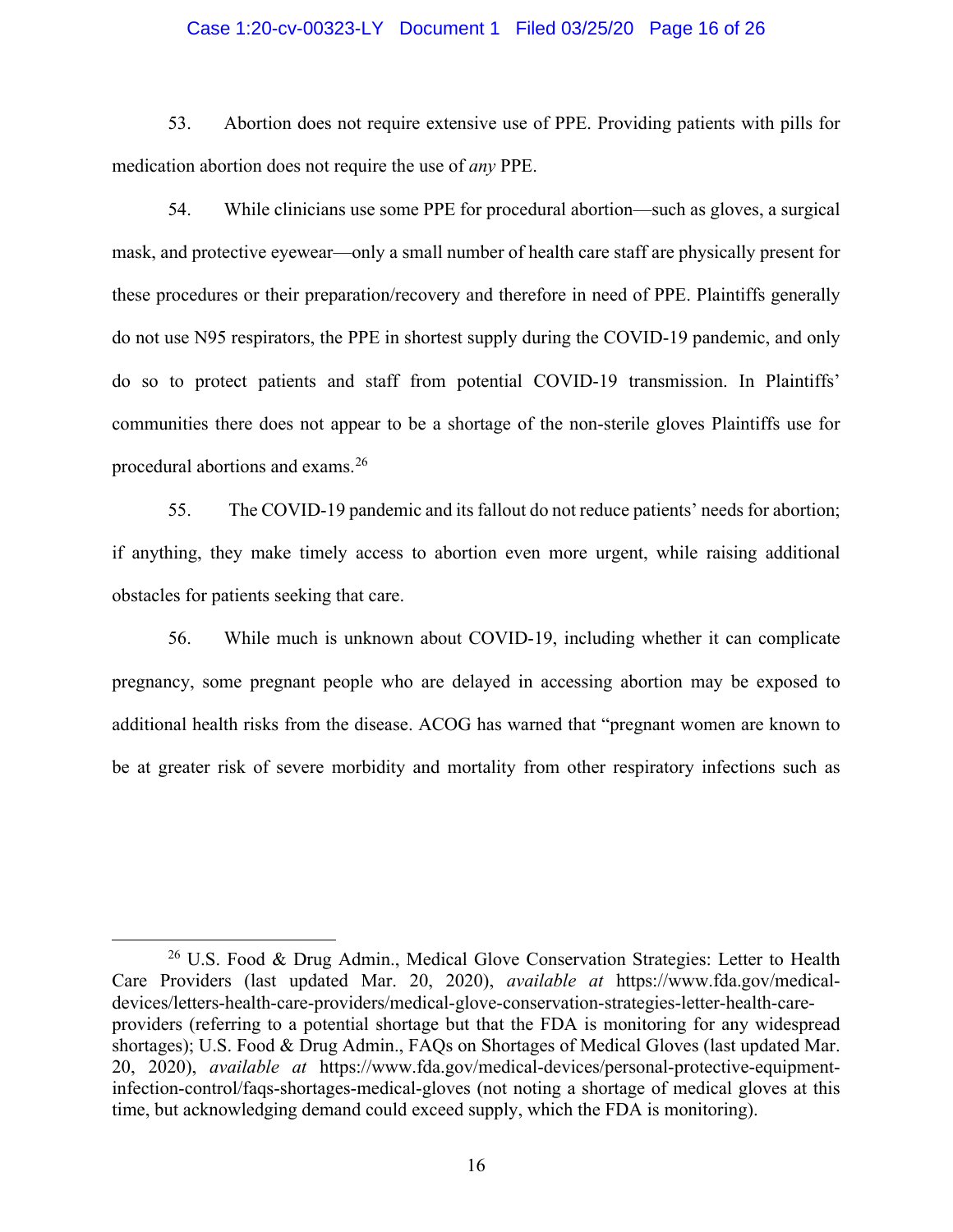### Case 1:20-cv-00323-LY Document 1 Filed 03/25/20 Page 17 of 26

influenza and SARS-CoV. As such, pregnant women should be considered an at-risk population for COVID-19." $^{27}$ 

57. Meanwhile, Texas legal restrictions on abortion, which are some of the harshest in the country, impose burdens that weigh even more heavily during the current pandemic and that also undermine Defendants' stated goal of preserving PPE. For example, Texas law requires most patients to make at least two in-person appointments for an abortion, even though most patients could obtain care just as safely in one visit.<sup>28</sup> Texas law also mandates medically unnecessary ultrasounds,  $29$  as well as in-person follow-up visits that could safely be provided through telemedicine.<sup>30</sup> Texas law unnecessarily restricts medication abortion to ten weeks when it can safely be provided through eleven weeks, thereby eliminating an evidence-based method to reduce the need for abortion by procedure.<sup>31</sup> And minor patients, unless emancipated, must obtain either written consent from a parent or a judicial order before they can receive care.<sup>32</sup> During the COVID-19 pandemic, patients must navigate these barriers against the backdrop of job insecurity, minimal

<sup>&</sup>lt;sup>27</sup> ACOG, Practice Advisory - Novel Coronavirus 2019 (COVID-19) (March 13, 2020), https://www.acog.org/clinical/clinical-guidance/practice-advisory/articles/2020/03/novelcoronavirus-2019; *see also* Ctrs. for Disease Control & Prevention, *Information for Healthcare Providers: COVID-19 and Pregnant Women* (Mar. 16, 2020), https://www.cdc.gov/coronavirus/2019-ncov/hcp/pregnant-women-faq.html*.*

<sup>&</sup>lt;sup>28</sup> Tex. Health & Safety Code  $\S 171.012$  (mandating that patients receive an ultrasound at least twenty-four hours before an abortion procedure).

 $^{29}$  *Id.* 

<sup>&</sup>lt;sup>30</sup> Tex. Health & Safety Code § 171.063(e); 25 Tex. Admin Code § 139.53(b)(4). Indeed, to respond to the pandemic, the state has suspended restrictions on telemedicine generally, 28 Tex. Admin. Code § 35.1 (emergency regulation adopted Mar. 17, 2020); Tex. Med. Bd., Texas Medical Board (TMB) Frequently Asked Questions (FAQs) Regarding Telemedicine During Texas Disaster Declaration for COVID-19 Pandemic (Mar. 19, 2020), http://www.tmb.state.tx.us/ idl/A2936385-466D-15D1-0F9E-F486D0491A27, and could suspend the existing restrictions barring Plaintiffs from using telemedicine to provide medication abortion and post-abortion follow-up care. Tex. Occ. Code  $\S$  111.005(c); Tex. Health & Safety Code  $\S$  171.063(e); 25 Tex. Admin Code § 139.53(b)(4).

<sup>&</sup>lt;sup>31</sup> Tex. Health & Safety Code  $\S$  171.063(a)(2)

 $32$  Tex. Family Code § 33.003.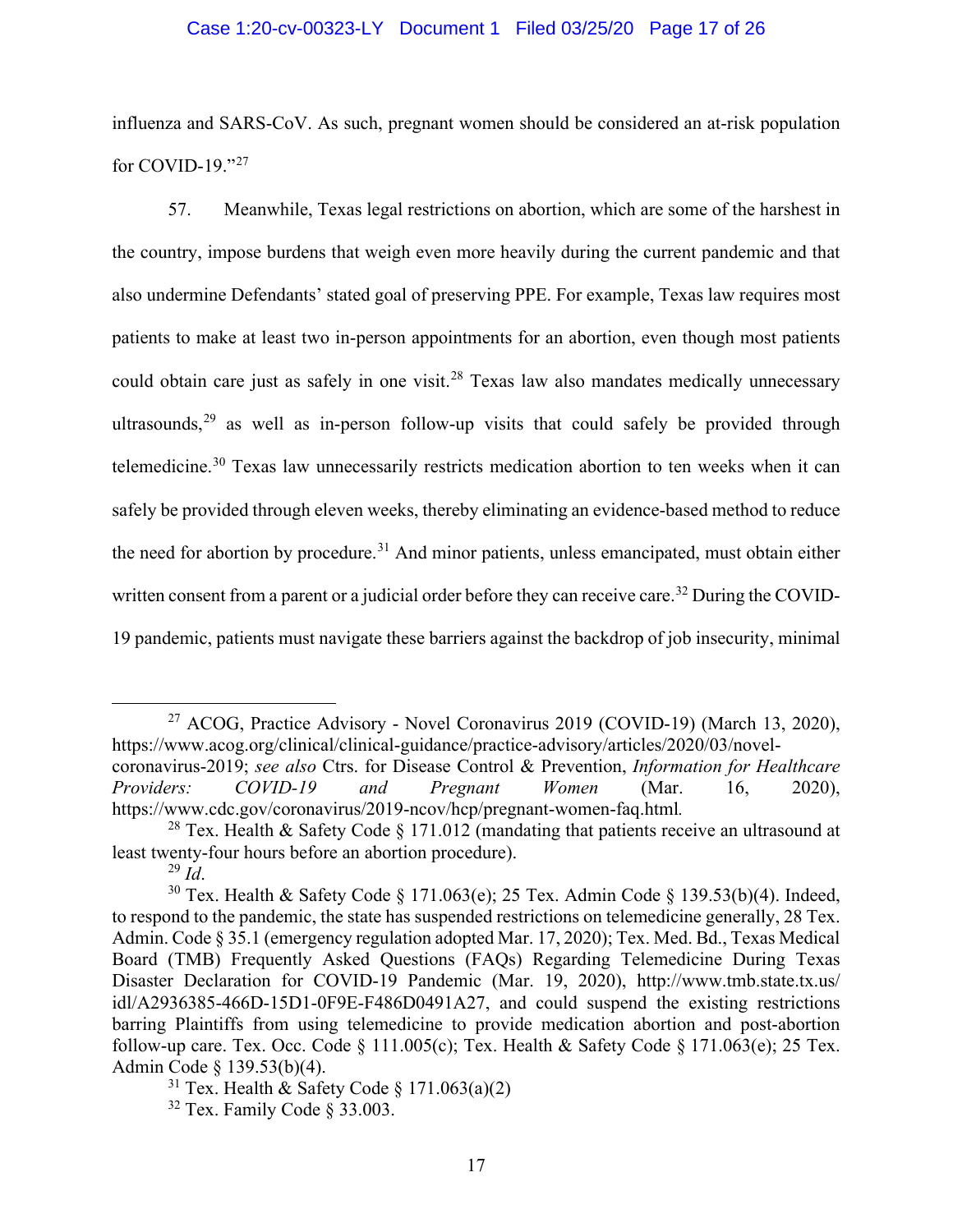#### Case 1:20-cv-00323-LY Document 1 Filed 03/25/20 Page 18 of 26

public transit availability, and limited childcare assistance due to mandatory social-distancing and shelter-in-place orders.

58. In addition to all other harms, the pandemic has caused layoffs and other work disruptions, and has shuttered schools and childcare facilities. Unemployment claims are soaring.<sup>33</sup> People who receive health insurance through their employers are being laid off and left without insurance coverage for themselves and their families. Other workers are remaining on the job despite symptoms and increasingly dire public health warnings, fearing the loss of work even more than the disease.

59. As trusted healthcare providers, Plaintiffs understand their responsibility to be there when their patients need them most.

#### **C. The Governor's and Attorney General's Threats to Abortion Access**

60. On March 22, 2020, Governor Abbott issued Executive Order GA 09, barring "all surgeries and procedures that are not immediately medically necessary to correct a serious medical condition of, or to preserve the life of, a patient who without immediate performance of the surgery or procedure would be at risk for serious adverse medical consequences or death, as determined by the patient's physician." The Order states that it is responding to the fact that "hospital capacity and personal protective equipment are being depleted by surgeries and procedures that are not medically necessary to correct a serious medical condition or to preserve the life of a patient," and it exempts "any procedure that, if performed in accordance with the commonly accepted standard

<sup>33</sup> Chris Costa, *Texas Workforce Commission encourages employers to use 'Shared Work' program instead of layoffs due to COVID-19*, KHOU.com (last updated March 22, 2020), https://www.khou.com/article/news/health/coronavirus/texas-workforce-commissionencourages-employers-to-use-shared-work-program-instead-of-layoffs-due-to-covid-19/285 cdd5527b-7764-4806-af5d-9509f660ef9d ("The Texas Workforce Commission was overwhelmed by thousands of Texans are applying for unemployment benefits because of layoffs and reduced hours due to COVID-19.").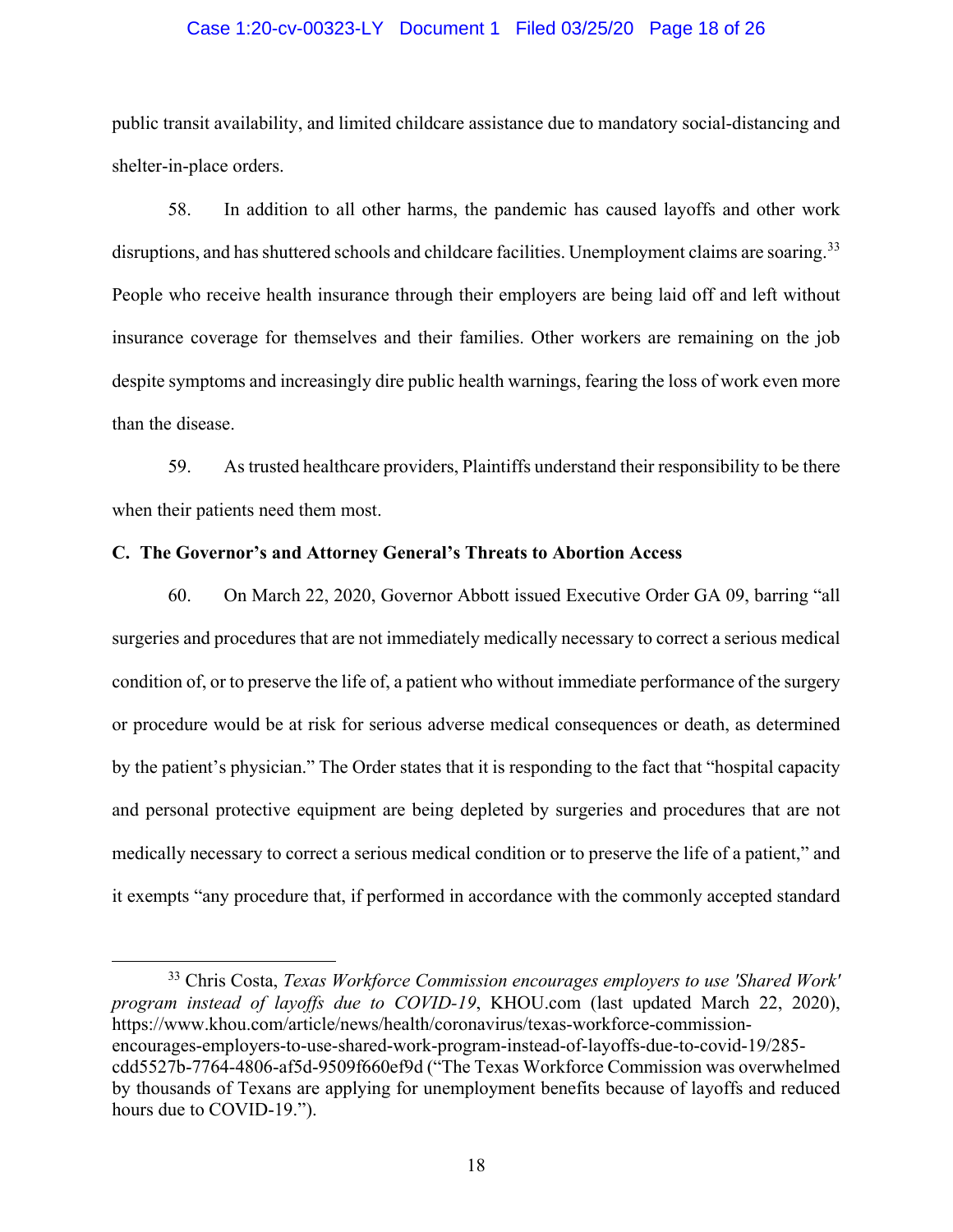#### Case 1:20-cv-00323-LY Document 1 Filed 03/25/20 Page 19 of 26

of clinical practice, would not deplete the hospital capacity or the personal protective equipment needed to cope with the COVID-19 disaster." *See* Ex. B.

61. Although the order does not define "personal protective equipment," Plaintiffs understand that term to refer to, for example, surgical masks, sterile and non-sterile gloves, disposable protective eyewear, disposable gowns, and disposable shoe covers. Plaintiffs also understand that term to refer to N95 respirators.

62. Failure to comply with the Executive Order is a criminal offense punishable by a fine of up to \$1,000, confinement in jail for up to 180 days, or both fine and confinement. *See* Ex. B. These criminal penalties may in turn trigger administrative enforcement by the Texas Health and Human Services Commission, the Texas Medical Board, and the Texas Board of Nursing, which are authorized to pursue disciplinary action against licensees who violate criminal laws.<sup>34</sup>

63. To implement the Executive Order, Plaintiffs promptly developed internal policies identifying the relevant factors physicians must consider when making a determination whether a procedure would be permissible under the Order. Those considerations included not only the text of the Order itself, but also the guidance of trusted national medical organizations, which highlight that abortion is a time-sensitive procedure for which delay would cause harm to the patient.

64. On March 23, 2020, the Texas Attorney General issued a press release titled "Health Care Professionals and Facilities, Including Abortion Providers, Must Immediately Stop All Medically Unnecessary Surgeries and Procedures to Preserve Resources to Fight Covid-19 Pandemic." This press release singled out abortion providers multiple times. It suggested that the Attorney General interprets the Executive Order, contrary to its plain language, as prohibiting the

<sup>34</sup> 25 Tex. Admin. Code § 139.32(b)(6); 25 Tex. Admin. Code § 135.24(a)(1)(F); Tex. Occ. Code § 164.051(a)(2)(B), (a)(6); 22 Tex. Admin. Code § 185.17(11); Tex. Occ. Code Ann. § 301.452(b)(3), (B)(10).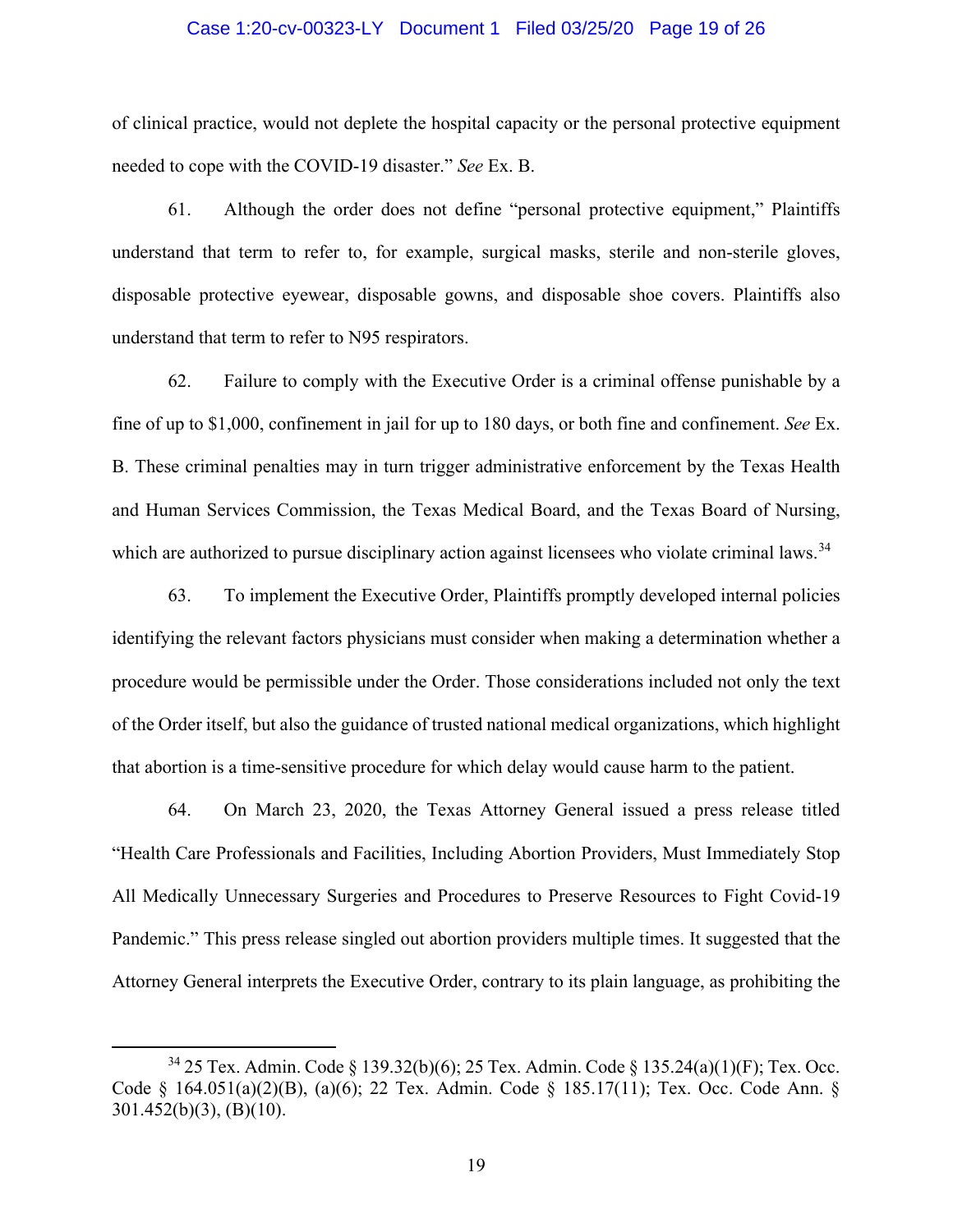#### Case 1:20-cv-00323-LY Document 1 Filed 03/25/20 Page 20 of 26

provision of non-emergency abortions and warned that "[t]hose who violate the governor's order will be met with the full force of the law." *See* Ex. A.

65. Because medication abortion involves only taking medications by mouth it is not a "surgery" or "procedure" that falls within the terms of the Executive Order. However, by stating that the Executive Order applies to "*any type* of abortion," the Attorney General's news release suggests that the Attorney General interprets the Executive Order contrary to its plain language as prohibiting medication abortion. *See id.* (emphasis added).

66. On March 24, 2020, the TMB adopted an emergency rule to enforce the Executive Order. Under preexisting law, the TMB can temporarily suspend or restrict a physician's license if the physician's "continuation in practice would constitute a continuing threat to the public welfare."<sup>35</sup> The Emergency Rule expands this basis for discipline to include "performance of a non-urgent elective surgery or procedure," and incorporates the terms of the Executive Order, requiring all licensed health care professionals to postpone all surgeries and procedures that are not immediately necessary.<sup>36</sup>

67. If the Executive Order is enforced, as interpreted by the Attorney General (contrary to its plain language), to apply to both procedural abortion and medication abortion, it effectively bans abortion in Texas for the duration of the COVID-19 public health emergency. Given the enforcement threat sparked by the Attorney General's press release and the criminal and other penalties specified in the Executive Order, Plaintiffs, their physicians, nurses, and staff have been and will continue to be forced to cancel scheduled appointments. They must stop providing all

<sup>35</sup> 22 Tex. Admin. Code § 187.57(b).

<sup>36</sup> 22 Tex. Admin. Code § 187.57 (emergency regulation adopted Mar. 23, 2020), *available at* https://tinyurl.com/v4pz99u.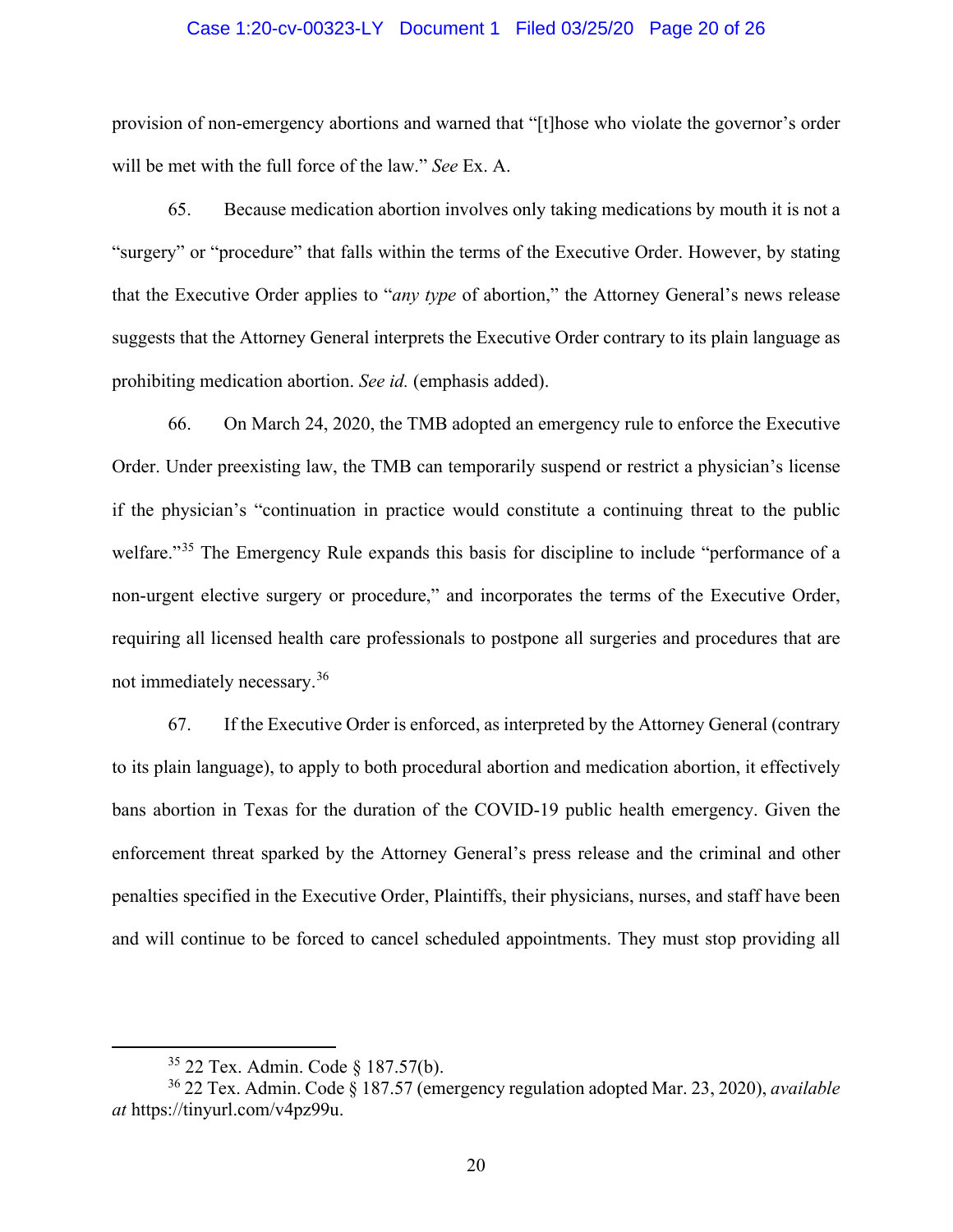#### Case 1:20-cv-00323-LY Document 1 Filed 03/25/20 Page 21 of 26

non-emergency abortion care that uses PPE or subject themselves to risk of criminal prosecution or other penalties.

68. If the Executive Order is understood (consistent with its plain language) as not applying to medication abortion, which is provided through medications by mouth and not a "procedure," it will still effectively outlaw abortion after ten weeks of pregnancy. This interpretation of the Executive Order, allowing medication abortion but not procedural abortion, still operates as a ban for those patients who would otherwise obtain a procedural abortion—that is, all those who are ten or more weeks pregnant and those with earlier pregnancies for whom medication abortion is not appropriate.

69. Under either interpretation, the Executive Order will deprive Plaintiffs' patients of the freedom to make a very personal decision in consultation with their medical providers, which is all the more weighty given the increased health risks to pregnant persons during the COVID-19 pandemic. It will harm patients' physical, emotional, and financial wellbeing and the wellbeing of their families. Patients' abortions will be delayed, and in some cases, denied altogether. As a result, Texas patients will be forced to carry pregnancies to term, resulting in a deprivation of their fundamental right to determine when and whether to have a child or to add to their existing families.

70. If a person is forced to continue a pregnancy against their will, particularly during a global pandemic, it can pose a risk to their physical, mental, and emotional health, as well as to the stability and wellbeing of their family, including their existing children. Pregnancy, childbirth, and an additional child may exacerbate an already difficult situation for those who have suffered trauma, such as sexual assault or domestic violence. And research has found that women denied an abortion were four times more likely than women who received an abortion to experience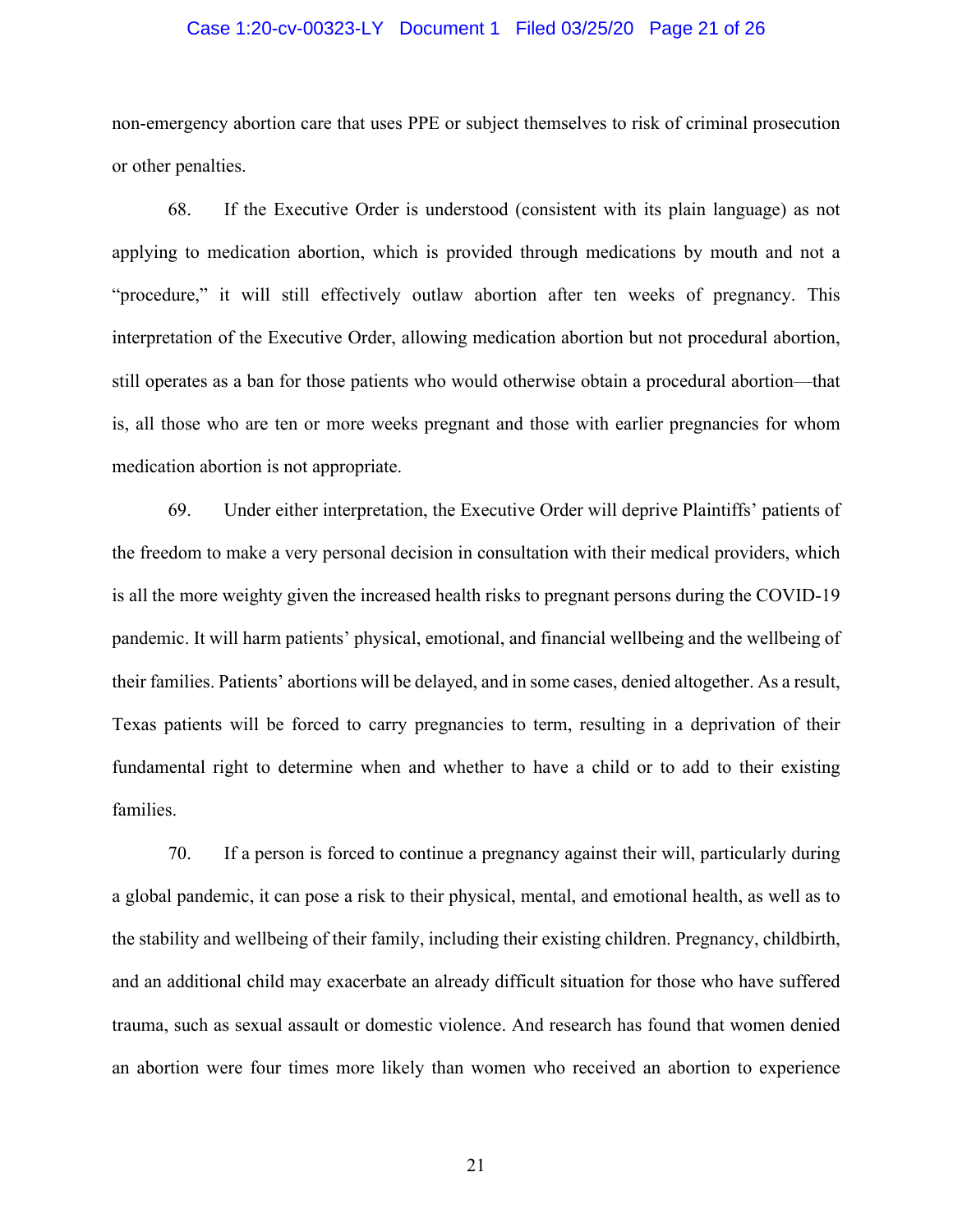#### Case 1:20-cv-00323-LY Document 1 Filed 03/25/20 Page 22 of 26

economic hardship and insecurity lasting for years, with serious consequences for those women and their families. As a result of the COVID-19 pandemic, unemployment rates are soaring, meaning that families are losing not only their income but in many cases their employer-provided health insurance; the medical and economic hardships of pregnancy and childrearing, for many families, is thus more acute now than ever.

71. Delaying abortion poses risks to patients, too. Although abortion is significantly safer than continuing pregnancy through childbirth, the risks associated with abortion increase as pregnancy advances. And carrying an unwanted pregnancy burdens patients physically, emotionally, psychologically, and financially. Finally, in Texas, as in many other states, legal restrictions make abortion harder to access with each passing week—and almost entirely unlawful at or after twenty-two weeks LMP. As ACOG and other well-respected medical professional organizations have observed, abortion is "a time-sensitive service for which a delay of several weeks, or in some cases days, may increase the risks [to patients] or potentially make it completely inaccessible."<sup>37</sup> For these reasons, abortion is an especially urgent medical treatment during the COVID-19 pandemic.

72. Patients generally seek abortion as soon as they are able, but many face financial and logistical obstacles that can delay their access to abortion. For example, low-wage workers often have no paid time off or sick leave, so even if a pregnant worker is able to get time off work for an abortion appointment, they will likely have to forgo part of a paycheck. Patients facing long travel distances typically must arrange and pay for transportation and arrange to take time off work. Many patients must also arrange and pay for childcare while they travel to their abortion

<sup>37</sup> ACOG et al., *Joint Statement on Abortion Access During the COVID-19 Outbreak* (Mar. 18, 2020), https://www.acog.org/news/news-releases/2020/03/joint-statement-on-abortion -access-during-the-covid-19-outbreak.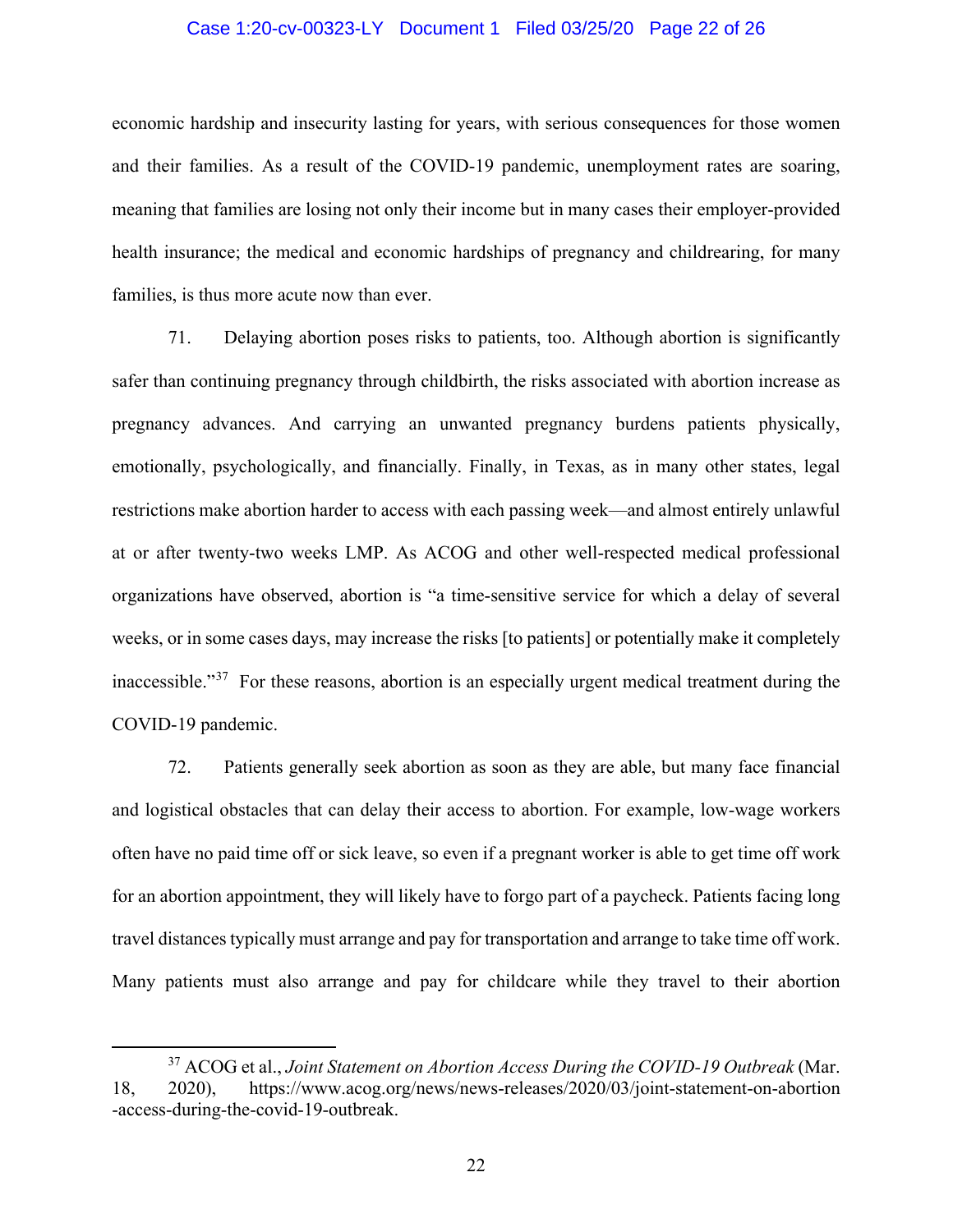#### Case 1:20-cv-00323-LY Document 1 Filed 03/25/20 Page 23 of 26

appointment. These barriers routinely delay abortion access for people with low incomes, including delay past the point in pregnancy when medication abortion is no longer available, and for some, to the point that a more complex, two-day procedure is required. Although abortion is safe throughout pregnancy, the risk, complexity, duration, and thus cost increase as pregnancy progresses. As a result, patients who are delayed in obtaining care as they save money for the procedure may find that even more money is needed for the delayed procedure, necessitating even more delay.

73. The Executive Order will remain in force until April 21, 2020, at the earliest. It is subject to extension for the duration of the coronavirus pandemic, which experts believe will last at least one year to eighteen months, if not more.<sup>38</sup> The current shortage of PPE is expected to continue for months.<sup>39</sup> As a result, the Attorney General's interpretation of the Executive Order threatens to ban abortion for all Texans who are currently pregnant or who will become pregnant in the coming months.

#### **CLAIMS FOR RELIEF**

### COUNT I (Substantive Due Process)

74. Plaintiffs reallege and incorporate by reference the allegations contained above.

75. By banning all non-emergency abortion prior to viability, or alternatively by banning non-emergency abortion after ten weeks of pregnancy and allowing no exception for patients prior to ten weeks of pregnancy for whom medication abortion is contraindicated, the

<sup>38</sup> *See* Grady, *supra* note 21.

<sup>39</sup> Ctrs. for Disease Control & Prevention, *Healthcare Supply of Personal Protective Equipment*, (last updated Mar. 14, 2020), https://www.cdc.gov/coronavirus/2019 ncov/hcp/healthcare-supply-ppe.html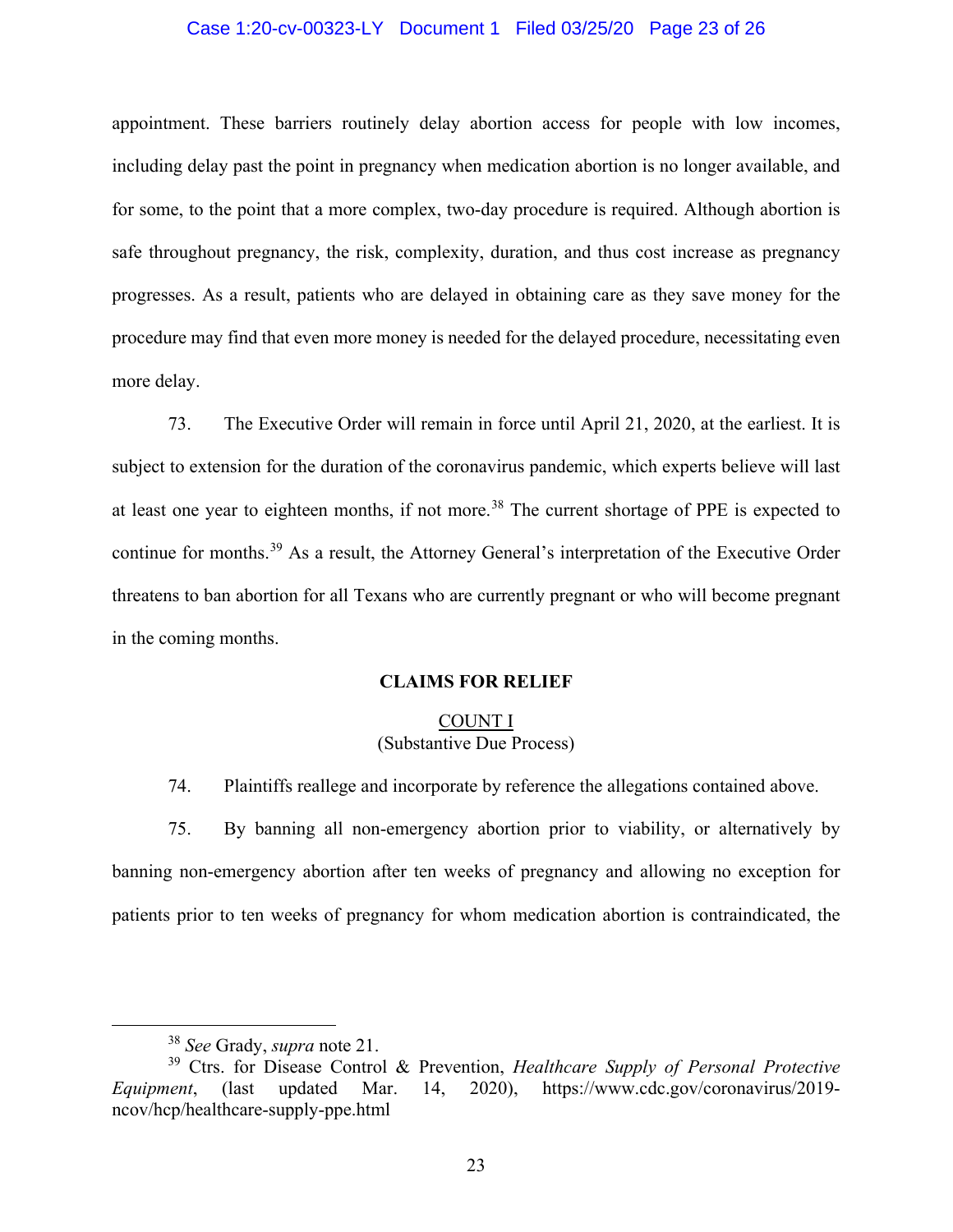#### Case 1:20-cv-00323-LY Document 1 Filed 03/25/20 Page 24 of 26

Executive Order and corresponding Attorney General interpretation and the Emergency Rule, as applied to abortion, violate the right to substantive due process.

76. Unless enjoined, the Executive Order and corresponding Attorney General interpretation and the Emergency Rule will subject Plaintiffs' patients to irreparable harm for which no adequate remedy at law exists by preventing patients from or significantly delaying them in obtaining an abortion in Texas, thereby causing them to suffer significant constitutional, medical, emotional, and other harm.

## COUNT 2

# (Equal Protection)

77. Plaintiffs reallege and incorporate by reference the allegations contained above.

78. By selectively burdening patients' fundamental right to abortion without justification and singling abortion providers and their patients out for differential treatment from providers of other medical services and their patients, the Executive Order and corresponding Attorney General interpretation and the Emergency Rule, as enforced, violate Texans' right to equal protection guaranteed by the Fourteenth Amendment to the U.S. Constitution.

79. Unless enjoined, the Executive Order and corresponding Attorney General interpretation and the Emergency Rule will subject Plaintiffs and their patients to irreparable harm for which no adequate remedy at law exists by preventing patients from or significantly delaying them in obtaining an abortion in Texas, thereby causing them to suffer significant constitutional, medical, emotional, and other harm.

# **REQUEST FOR RELIEF**

WHEREFORE, Plaintiffs ask this Court:

A. To immediately issue a temporary restraining order, followed by a preliminary injunction, and ultimately a permanent injunction, restraining Defendants, their officers, agents,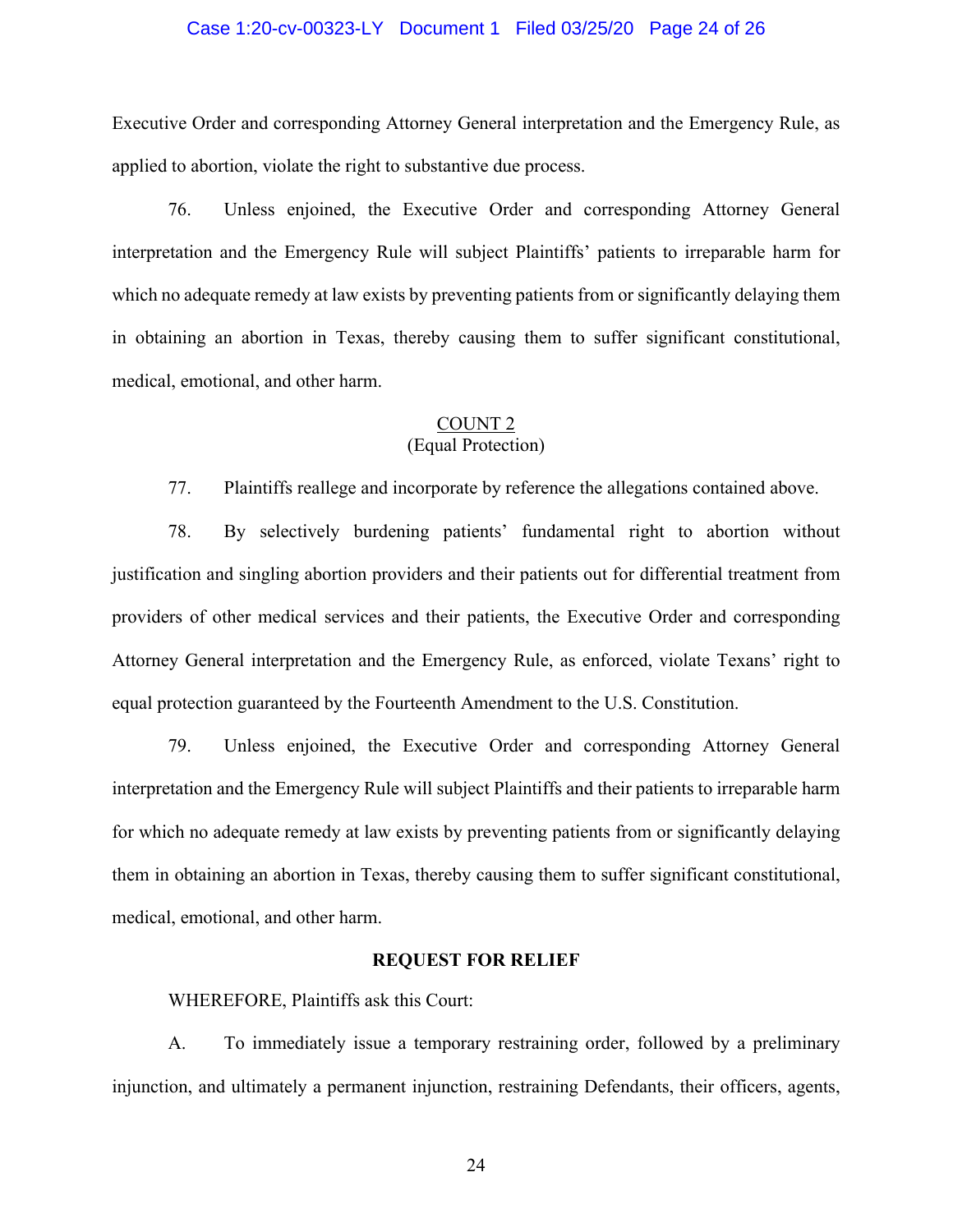#### Case 1:20-cv-00323-LY Document 1 Filed 03/25/20 Page 25 of 26

servants, employees, and attorneys, and any persons in active concert or participation with them, from enforcing or complying with the Executive Order and corresponding Attorney General interpretation and the Emergency Rule, as applied to abortion;

B. To enter a judgment declaring that the Executive Order and corresponding Attorney General interpretation and Emergency Rule, as applied to abortion, violate the Fourteenth Amendment to the U.S. Constitution;

C. To award Plaintiffs their attorneys' fees and costs pursuant to 42 U.S.C. § 1988, and

D. To grant such other and further relief as the Court deems just and proper.

Dated: March 25, 2020

Respectfully submitted,

/s/ Patrick J. O'Connell Patrick J. O'Connell Texas Bar No. 15179900 Law Offices of Patrick J. O'Connell PLLC 5926 Balcones Dr., Ste. 220 Austin, Texas 78731 (512) 852-5918 pat@pjofca.com

*Attorney for Plaintiffs*

Julie Murray (*pro hac vice* pending) Alice Clapman (*pro hac vice* pending) Richard Muniz (*pro hac vice* pending) Hannah Swanson (*pro hac vice* pending) PLANNED PARENTHOOD FEDERATION OF AMERICA 1110 Vermont Ave., NW Ste. 300 Washington, D.C. 20005 (202) 973-4800 julie.murray@ppfa.org alice.clapman@ppfa.org richard.muniz@ppfa.org